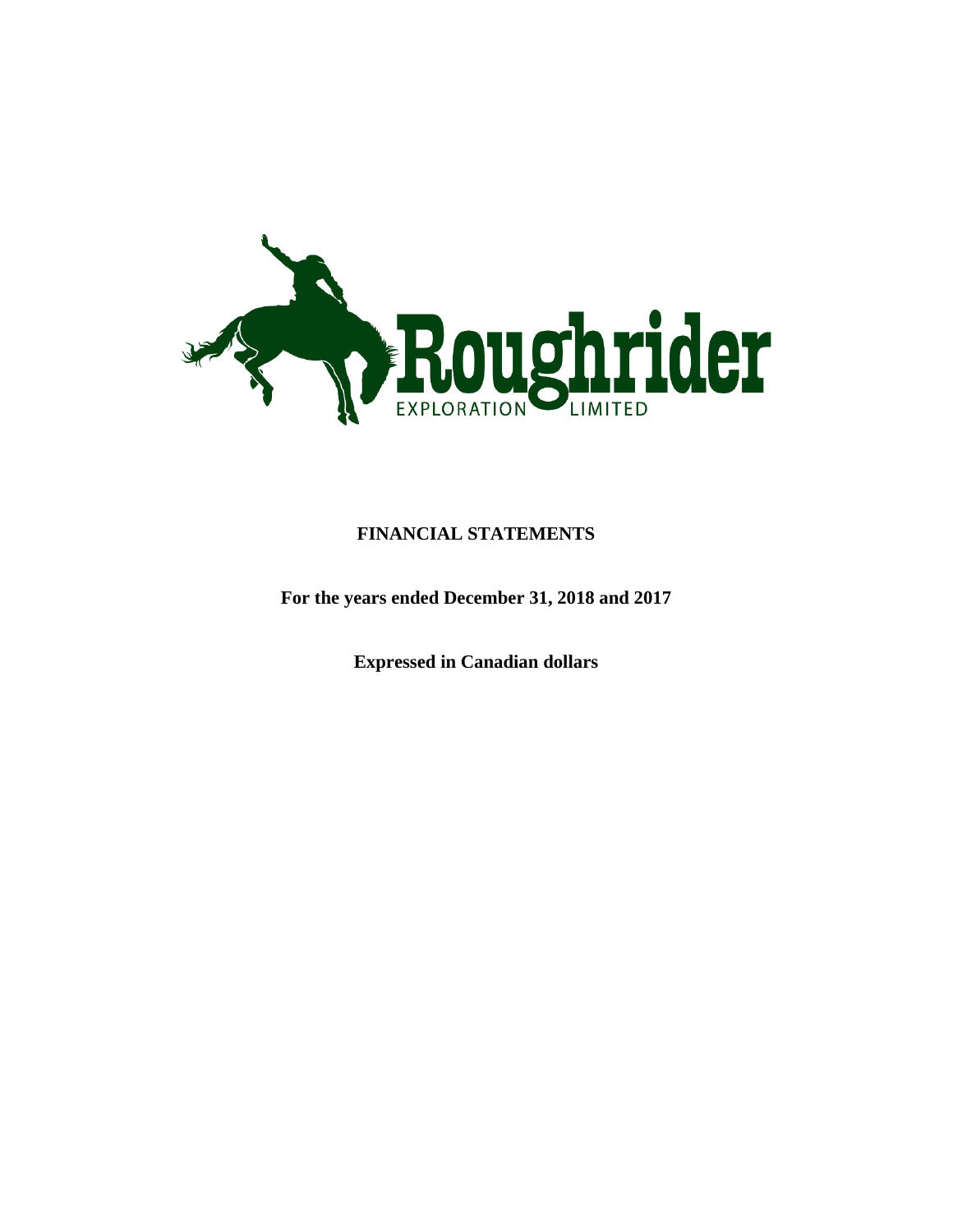# **INDEPENDENT AUDITOR'S REPORT**

To the Shareholders of Roughrider Exploration Limited

### *Opinion*

We have audited the accompanying financial statements of Roughrider Exploration Limited (the "Company"), which comprise the statements of financial position as at December 31, 2018 and 2017 and the statements of loss and comprehensive loss, changes in shareholders' equity and cash flows for the years then ended, and notes to the financial statements, including a summary of significant accounting policies.

In our opinion, these financial statements present fairly, in all material respects, the financial position of Roughrider Exploration Limited as at December 31, 2018 and 2017, and its financial performance and its cash flows for the years then ended in accordance with International Financial Reporting Standards ("IFRS").

#### *Basis for Opinion*

We conducted our audits in accordance with Canadian generally accepted auditing standards. Our responsibilities under those standards are further described in the Auditor's Responsibilities for the Audit of the Financial Statements section of our report. We are independent of the Company in accordance with the ethical requirements that are relevant to our audit of the financial statements in Canada, and we have fulfilled our other ethical responsibilities in accordance with these requirements. We believe that the audit evidence we have obtained in our audits is sufficient and appropriate to provide a basis for our opinion.

#### *Material Uncertainty Related to Going Concern*

We draw attention the financial statements, which indicates that the Company incurred a loss of \$1,735,083 during the year ended December 31, 2018 and, as of that date, the Company's total deficit was \$5,680,009. As stated in Note 1, these events and conditions indicate that a material uncertainty exists that may cast significant doubt on the Company's ability to continue as a going concern. Our opinion is not modified in respect of this matter.

### *Other Information*

Management is responsible for the other information. The other information obtained at the date of this auditor's report includes Management's Discussion and Analysis.

Our opinion on the financial statements does not cover the other information and we do not express any form of assurance conclusion thereon.

In connection with our audit of the financial statements, our responsibility is to read the other information and, in doing so, consider whether the other information is materially inconsistent with the financial statements or our knowledge obtained in the audit, or otherwise appears to be materially misstated.

We obtained Management's Discussion and Analysis prior to the date of this auditor's report. If, based on the work we have performed, we conclude that there is a material misstatement of this other information, we are required to report that fact. We have nothing to report in this regard.

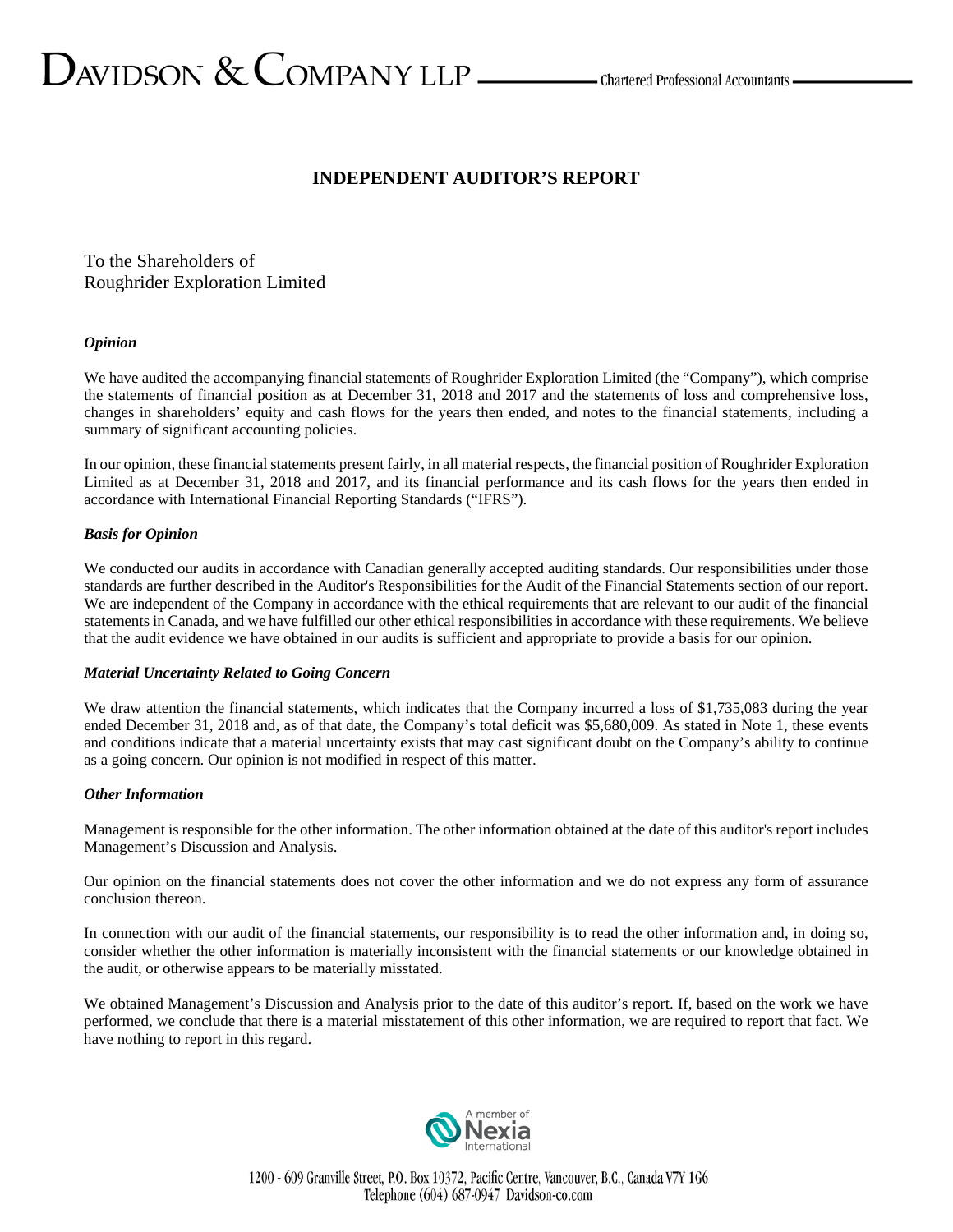### *Responsibilities of Management and Those Charged with Governance for the Financial Statements*

Management is responsible for the preparation and fair presentation of the financial statements in accordance with IFRS, and for such internal control as management determines is necessary to enable the preparation of financial statements that are free from material misstatement, whether due to fraud or error.

In preparing the financial statements, management is responsible for assessing the Company's ability to continue as a going concern, disclosing, as applicable, matters related to going concern and using the going concern basis of accounting unless management either intends to liquidate the Company or to cease operations, or has no realistic alternative but to do so.

Those charged with governance are responsible for overseeing the Company's financial reporting process.

#### *Auditor's Responsibilities for the Audit of the Financial Statements*

Our objectives are to obtain reasonable assurance about whether the financial statements as a whole are free from material misstatement, whether due to fraud or error, and to issue an auditor's report that includes our opinion. Reasonable assurance is a high level of assurance, but is not a guarantee that an audit conducted in accordance with Canadian generally accepted auditing standards will always detect a material misstatement when it exists. Misstatements can arise from fraud or error and are considered material if, individually or in the aggregate, they could reasonably be expected to influence the economic decisions of users taken on the basis of these financial statements.

As part of an audit in accordance with Canadian generally accepted auditing standards, we exercise professional judgment and maintain professional skepticism throughout the audit. We also:

- Identify and assess the risks of material misstatement of the financial statements, whether due to fraud or error, design and perform audit procedures responsive to those risks, and obtain audit evidence that is sufficient and appropriate to provide a basis for our opinion. The risk of not detecting a material misstatement resulting from fraud is higher than for one resulting from error, as fraud may involve collusion, forgery, intentional omissions, misrepresentations, or the override of internal control.
- Obtain an understanding of internal control relevant to the audit in order to design audit procedures that are appropriate in the circumstances, but not for the purpose of expressing an opinion on the effectiveness of the Company's internal control.
- Evaluate the appropriateness of accounting policies used and the reasonableness of accounting estimates and related disclosures made by management.
- Conclude on the appropriateness of management's use of the going concern basis of accounting and, based on the audit evidence obtained, whether a material uncertainty exists related to events or conditions that may cast significant doubt on the Company's ability to continue as a going concern. If we conclude that a material uncertainty exists, we are required to draw attention in our auditor's report to the related disclosures in the financial statements or, if such disclosures are inadequate, to modify our opinion. Our conclusions are based on the audit evidence obtained up to the date of our auditor's report. However, future events or conditions may cause the Company to cease to continue as a going concern.
- Evaluate the overall presentation, structure and content of the financial statements, including the disclosures, and whether the financial statements represent the underlying transactions and events in a manner that achieves fair presentation.

We communicate with those charged with governance regarding, among other matters, the planned scope and timing of the audit and significant audit findings, including any significant deficiencies in internal control that we identify during our audit.

We also provide those charged with governance with a statement that we have complied with relevant ethical requirements regarding independence, and to communicate with them all relationships and other matters that may reasonably be thought to bear on our independence, and where applicable, related safeguards.

The engagement partner on the audit resulting in this independent auditor's report is Stephen Hawkshaw.

# **"DAVIDSON & COMPANY LLP"**

Vancouver, Canada Chartered Professional Accountants

April 10, 2019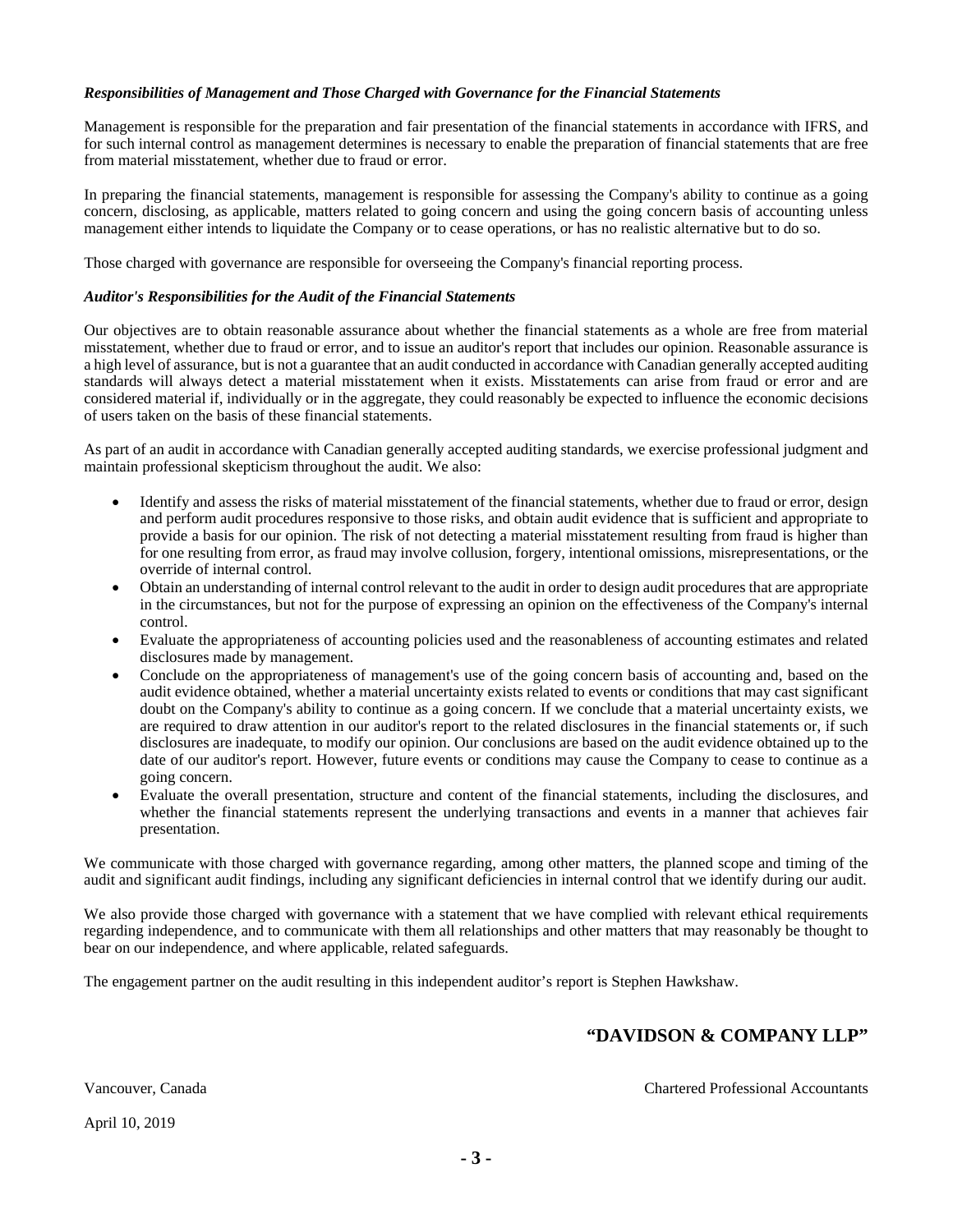# **STATEMENTS OF FINANCIAL POSITION** *Expressed in Canadian Dollars*

AS AT DECEMBER 31

| \$<br>187,337<br>11,139<br>375<br>198,851 | \$                            | 294,710<br>16,338<br>3,999 |
|-------------------------------------------|-------------------------------|----------------------------|
|                                           |                               |                            |
|                                           |                               |                            |
|                                           |                               |                            |
|                                           |                               |                            |
|                                           |                               |                            |
|                                           |                               | 315,047                    |
|                                           |                               |                            |
| 6,189                                     |                               | 1,384,527                  |
| \$<br>205,040                             | \$                            | 1,699,574                  |
|                                           |                               |                            |
|                                           |                               |                            |
|                                           |                               |                            |
|                                           |                               | 300,499                    |
|                                           |                               | 32,982                     |
|                                           |                               | 333,481                    |
|                                           |                               |                            |
| 5,209,518                                 |                               | 4,792,713                  |
| 518,306                                   |                               | 518,306                    |
| (5,680,009)                               |                               | (3,944,926)                |
| 47,815                                    |                               | 1,366,093                  |
|                                           |                               | 1,699,574                  |
| \$<br>\$                                  | 157,225<br>157,225<br>205,040 | \$<br>\$                   |

# **On behalf of the Board of Directors on April 10, 2019**

*Signed "Scott Gibson" Signed "Alex Heath"*

Director Director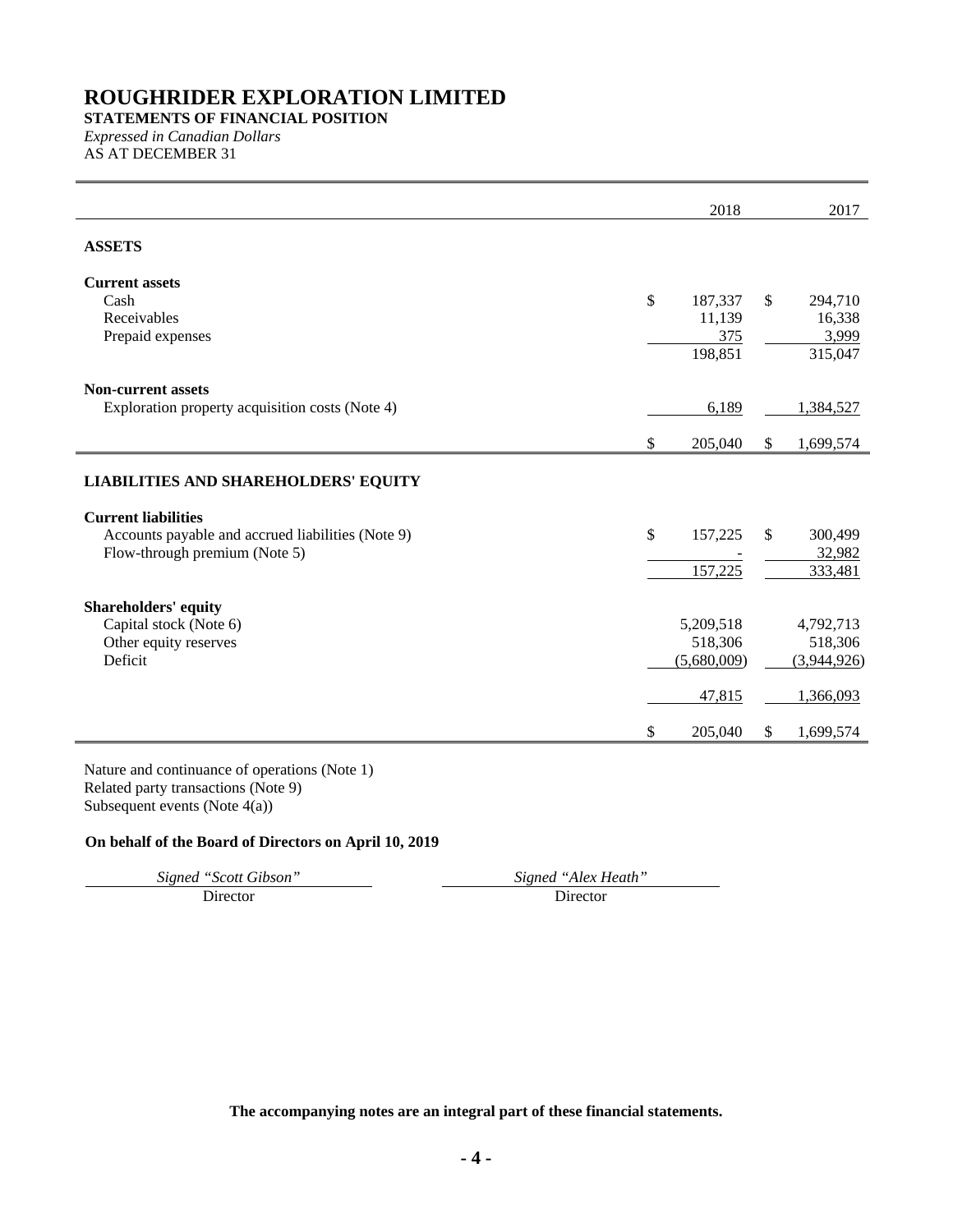# **STATEMENTS OF LOSS AND COMPREHENSIVE LOSS**

*Expressed in Canadian Dollars* FOR THE YEARS ENDED DECEMBER 31

|                                                                                                                                                                                                                                                                                  | 2018                                                                                                  |              | 2017                                                                                                       |
|----------------------------------------------------------------------------------------------------------------------------------------------------------------------------------------------------------------------------------------------------------------------------------|-------------------------------------------------------------------------------------------------------|--------------|------------------------------------------------------------------------------------------------------------|
| Exploration expenses (Note 4)<br>Filing fees<br>Flow-through premium recovery (Note 5)<br>Interest income<br>Marketing<br>Office expenses<br>Professional fees (Note 9)<br>Salaries and personnel costs (Note 9)<br>Write-off of exploration property acquisition costs (Note 4) | \$<br>211,207<br>22,894<br>(32,982)<br>730<br>16,955<br>37,767<br>200,174<br>1,378,338<br>(1,835,083) | $\mathbb{S}$ | 312,144<br>23,211<br>(51, 358)<br>(1,168)<br>40,981<br>30,435<br>90,880<br>248,735<br>18,821<br>(712, 681) |
| Consulting income                                                                                                                                                                                                                                                                | 100,000                                                                                               |              |                                                                                                            |
| Loss and comprehensive loss for the year                                                                                                                                                                                                                                         | \$<br>(1,735,083)                                                                                     | \$.          | (712,681)                                                                                                  |
| Basic and diluted loss per common share                                                                                                                                                                                                                                          | \$<br>(0.16)                                                                                          | \$           | (0.09)                                                                                                     |
| Weighted average number of common shares outstanding                                                                                                                                                                                                                             | 10,667,400                                                                                            |              | 7,533,392                                                                                                  |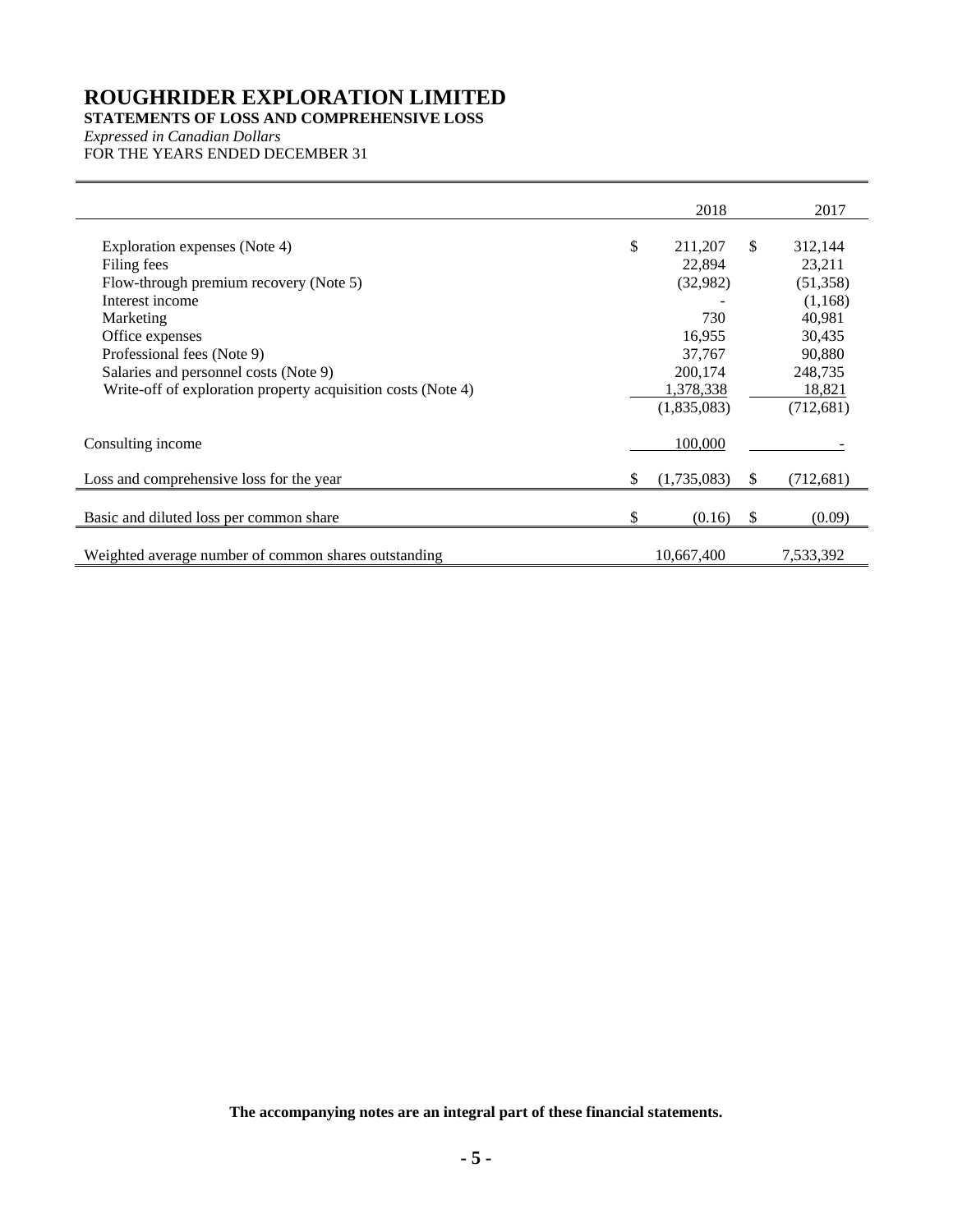# **STATEMENT OF CHANGES IN SHAREHOLDERS' EQUITY**

*Expressed in Canadian Dollars*

|                                                     | <b>Capital Stock</b>       |             |                                                  |                |                               |
|-----------------------------------------------------|----------------------------|-------------|--------------------------------------------------|----------------|-------------------------------|
|                                                     | Number of<br><b>Shares</b> | Amount      | <b>Other</b><br><b>Equity</b><br><b>Reserves</b> | <b>Deficit</b> | <b>Total</b><br><b>Equity</b> |
| Balance, December 31, 2016                          | 7,274,951                  | \$4,274,221 | \$511,418                                        | \$(3,232,245)  | \$1,553,394                   |
| Shares issued for exploration $\&$ evaluation asset | 515,000                    | 142,750     |                                                  |                | 142,750                       |
| Private placement                                   | 960,000                    | 240,000     |                                                  |                | 240,000                       |
| Flow-through shares as private placement            | 666,600                    | 199,980     |                                                  | --             | 199,980                       |
| Flow-through premium                                |                            | (33,330)    |                                                  | --             | (33,330)                      |
| Share issuance costs                                |                            | (24,020)    |                                                  | --             | (24,020)                      |
| Warrants issued with private placement              |                            | (6,888)     | 6,888                                            |                |                               |
| Loss for the year                                   |                            |             |                                                  | (712, 681)     | (712, 681)                    |
| <b>Balance, December 31, 2017</b>                   | 9,416,551                  | \$4,792,713 | \$518,306                                        | \$(3,944,926)  | \$1,366,093                   |
| Private placement                                   | 4,390,000                  | 439,000     |                                                  |                | 439,000                       |
| Share issuance costs                                |                            | (22, 195)   | $\overline{\phantom{a}}$                         | --             | (22, 195)                     |
| Loss for the year                                   |                            |             |                                                  | (1,735,083)    | (1,735,083)                   |
| <b>Balance, December 31, 2018</b>                   | 13,806,551                 | \$5,209,518 | \$518,306                                        | \$ (5,680,009) | \$<br>47,815                  |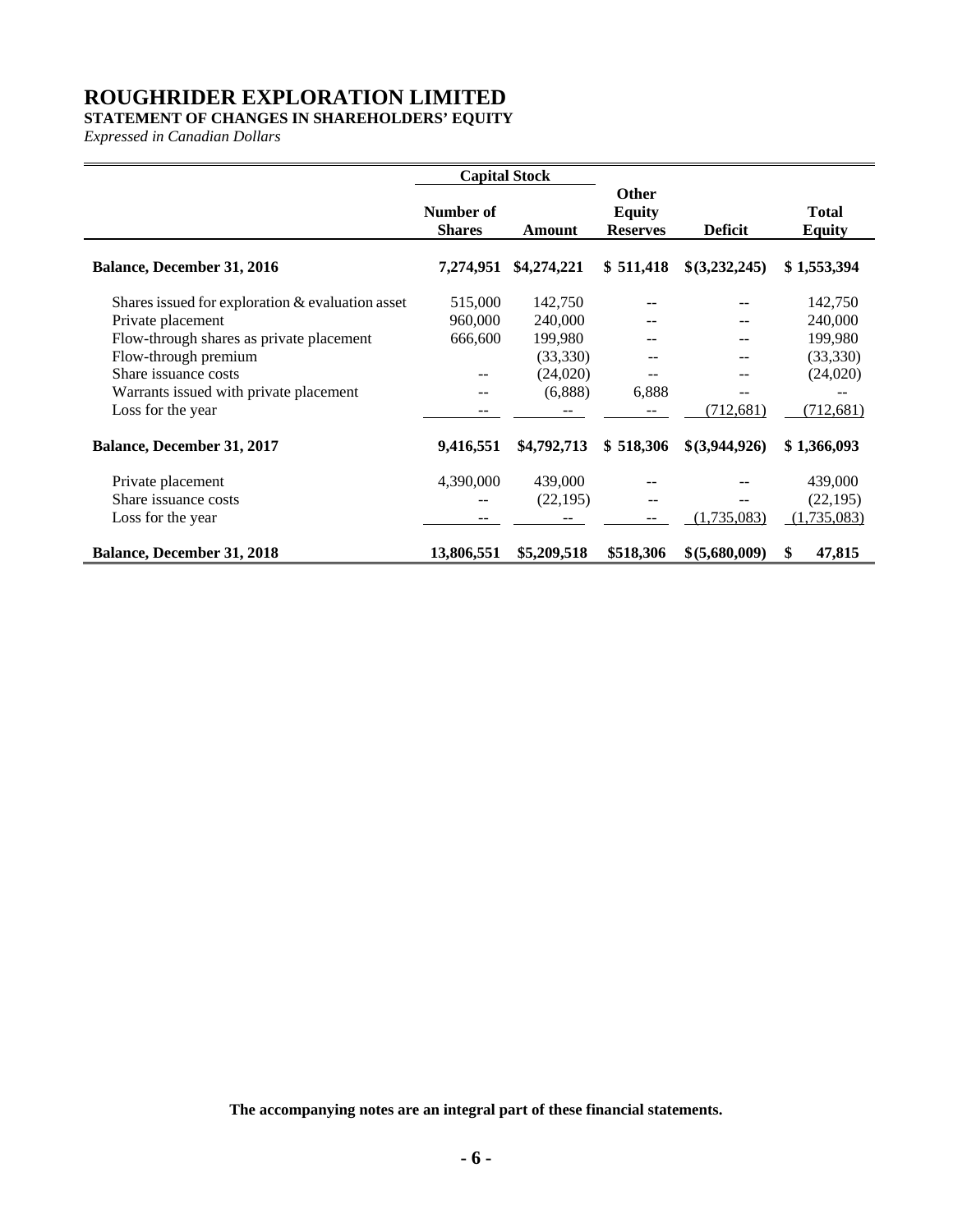# **STATEMENTS OF CASH FLOWS**

*Expressed in Canadian Dollars* FOR THE YEARS ENDED DECEMBER 31

|                                                                                                          | 2018          | 2017              |
|----------------------------------------------------------------------------------------------------------|---------------|-------------------|
| <b>OPERATING ACTIVITIES</b><br>Loss for the year                                                         | \$(1,735,083) | \$(712,681)       |
|                                                                                                          |               |                   |
| Items not affecting cash:<br>Flow-through premium                                                        | (32,982)      | (51, 358)         |
| Write off exploration property acquisition costs                                                         | 1,378,338     | 18,821            |
| Changes in non-cash working capital items:                                                               |               |                   |
| Receivables                                                                                              | 5,199         | 20,066            |
| Prepaid expenses                                                                                         | 3,624         | 3,858             |
| Accounts payable and accrued liabilities                                                                 | (130, 896)    | 175,727           |
| Net cash used in operating activities                                                                    | (511,800)     | (545, 567)        |
| <b>INVESTING ACTIVITIES</b>                                                                              |               |                   |
| Exploration property acquisition costs                                                                   | (12, 378)     | (52,108)          |
| Net cash used in investing activities                                                                    | (12,378)      | (52, 108)         |
|                                                                                                          |               |                   |
| <b>FINANCING ACTIVITIES</b>                                                                              |               |                   |
| Shares and warrants issued in private placements                                                         | 439,000       | 439,980           |
| Share issuance costs                                                                                     | (22, 195)     | (24,020)          |
| Net cash generated through financing activities                                                          | 416,805       | 415,960           |
| Decrease in cash for the year                                                                            | (107, 373)    | (181, 715)        |
| Cash, beginning of year                                                                                  | 294,710       | 476,425           |
| Cash, end of year                                                                                        | \$187,337     | \$294,710         |
| Cash paid during the year for interest and taxes                                                         | \$<br>4,093   | \$<br>123         |
|                                                                                                          |               |                   |
| Non-cash transactions affecting cash flows from investing and financing activities:                      |               |                   |
| Finder's warrant valuation                                                                               | \$<br>$-$     | \$<br>6,888       |
| Shares issued for property and option agreement<br>Premium on flow-through shares issued during the year |               | 142,750<br>33,330 |
| Exploration property acquisition costs in accounts payable                                               |               | 12,378            |
|                                                                                                          |               |                   |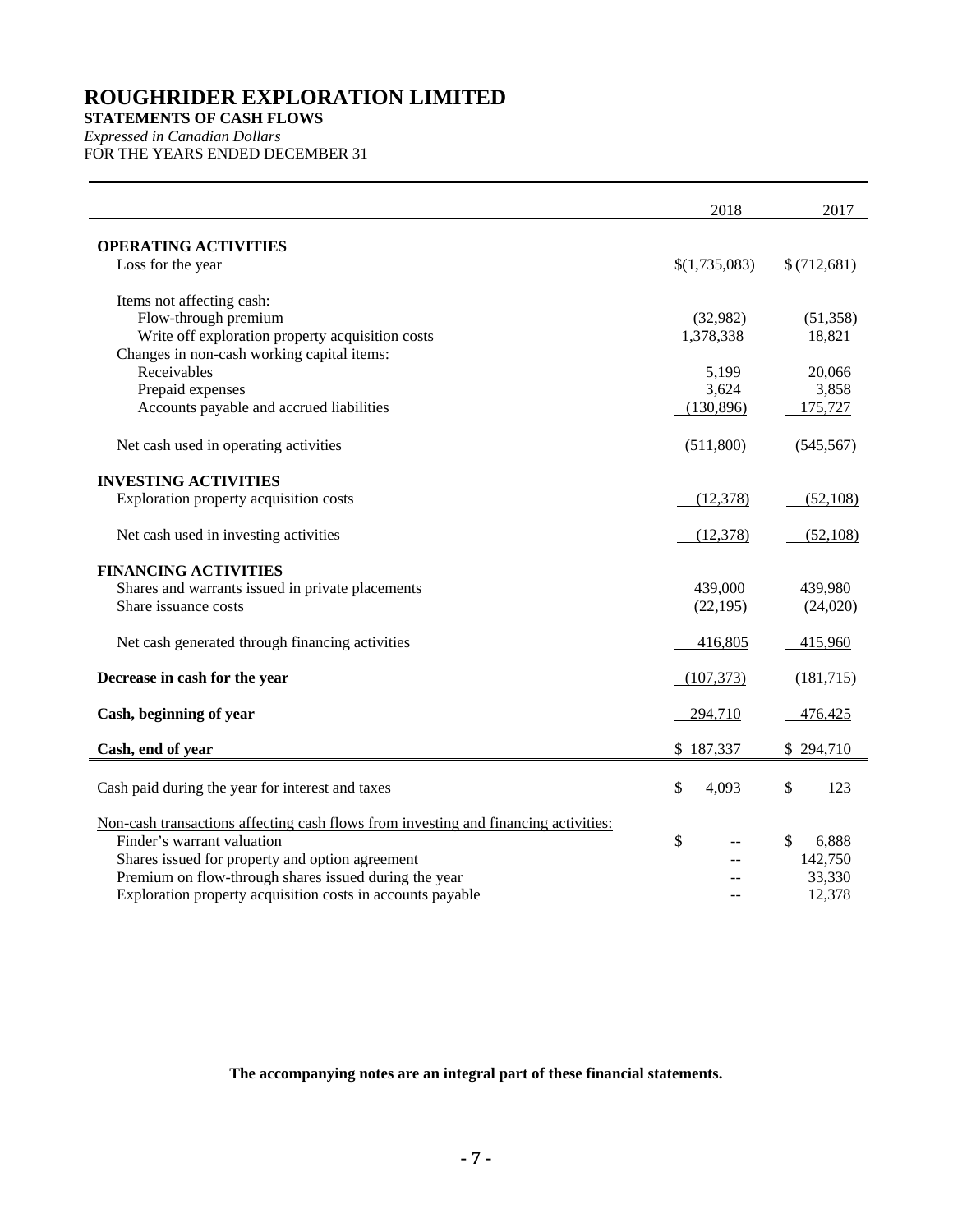NOTES TO THE FINANCIAL STATEMENTS For the years ended December 31, 2018 and 2017 *Expressed in Canadian Dollars*

# **1. NATURE AND CONTINUANCE OF OPERATIONS**

Roughrider Exploration Limited ("Roughrider" or the "Company") was incorporated on December 7, 2011 under the *British Columbia Business Corporations Act*. The Company is listed on the TSX Venture Exchange as a Tier 2 Mining Issuer. The principal business of the Company is the exploration and evaluation of mineral properties. The principal focus of the Company is exploring its portfolio of mineral properties, including the Genesis property, a uranium project located to the northeast of the Athabasca Basin in Saskatchewan, and the Silver Ace and Sterling properties in central British Columbia.

The address of the Company's head office is Suite 420 - 625 Howe Street, Vancouver, British Columbia, Canada, V6C 2T6. The address of the Company's registered office is 2500 - 700 West Georgia Street, Vancouver, British Columbia, Canada, V7Y 1B3.

Effective July 3, 2018, the Company consolidated its issued and outstanding common shares on the basis of one postconsolidation share for 5 pre-consolidation shares. Unless otherwise stated, all share and per share amounts have been restated retrospectively to reflect this share consolidation.

These financial statements have been prepared in accordance with International Financial Reporting Standards ("IFRS") with the assumption that the Company will be able to realize its assets and discharge its liabilities in the normal course of business rather than through a process of forced liquidation. The financial statements do not include adjustments to amounts and classifications of assets and liabilities that might be necessary should the Company be unable to continue operations.

The Company has no regular source of revenue, has an accumulated deficit of \$5,680,009 at December 31, 2018, and expects to incur further losses in order to explore its mineral properties. These factors cast significant doubt upon the Company's ability to continue as a going concern and, therefore suggest that the Company may be unable to realize its assets and discharge its liabilities in the normal course of business.

The Company's continuing operations are dependent upon its ability to obtain sufficient financing to explore the Genesis property, and upon the successful exploration and development or sale of the Company's exploration projects. Although the Company has been successful in obtaining financing to begin this process, there is no assurance that it will be able to obtain adequate financing in the future, or that such financing will be on terms that are advantageous to the Company.

### **2. BASIS OF PREPARATION**

These financial statements, including comparatives, have been prepared using accounting policies consistent with IFRS applicable to the preparation of financial statements as issued by the International Accounting Standards Board ("IASB") and are consistent with interpretations by the International Financial Reporting Interpretations Committee ("IFRIC") which were effective as of April 10, 2019, the date the Board of Directors authorized these financial statements for issuance.

The preparation of these financial statements required management to make certain estimates, judgments and assumptions that affect the reported amounts of assets and liabilities at the date of the financial statements. Actual results could differ from these estimates.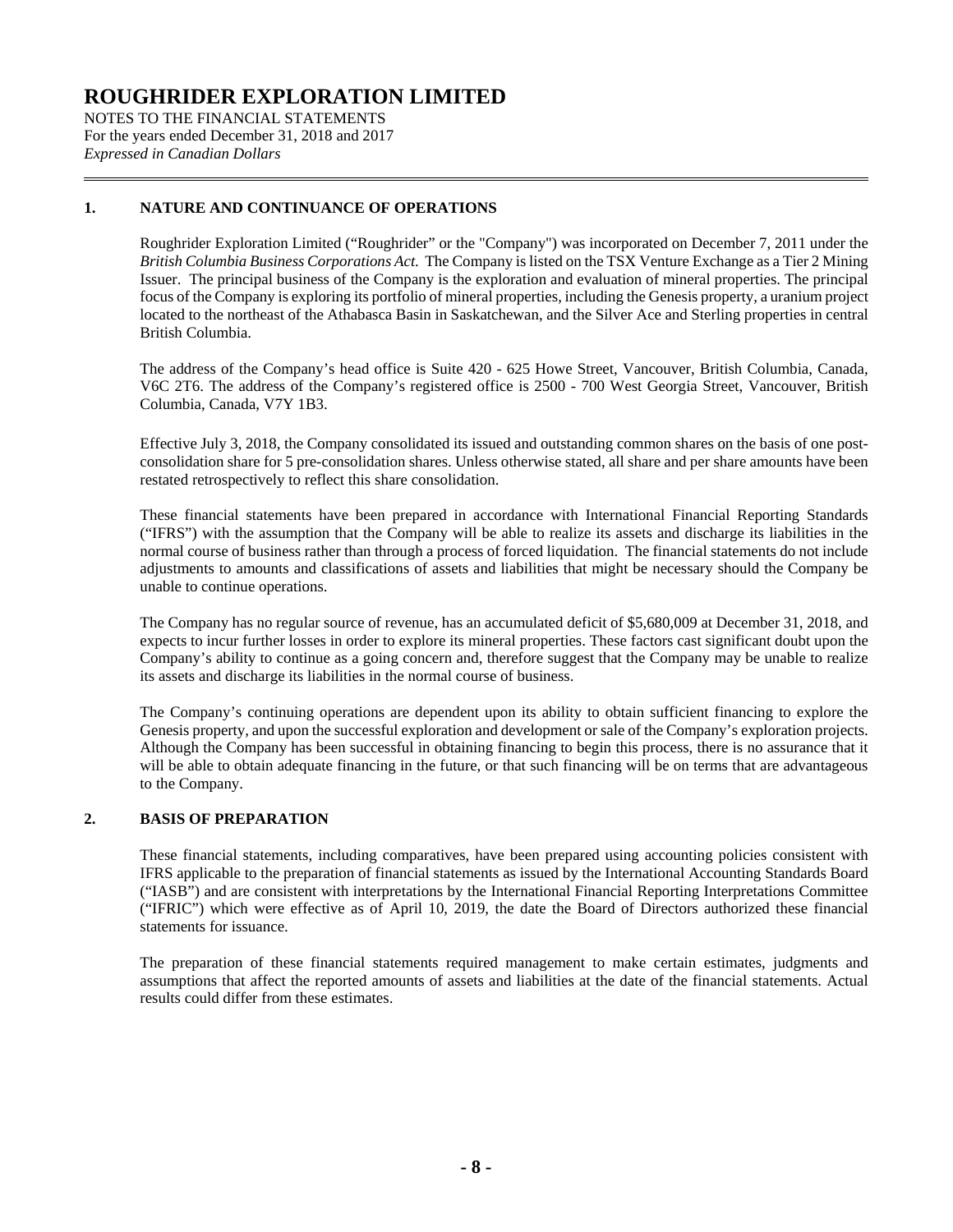NOTES TO THE FINANCIAL STATEMENTS For the years ended December 31, 2018 and 2017 *Expressed in Canadian Dollars*

# <span id="page-8-0"></span>**3. SIGNIFICANT ACCOUNTING POLICIES**

#### **a. Basis of presentation**

These financial statements are expressed in Canadian dollars, the Company's functional and presentation currency, the currency of the primary economic environment in which it operates. These financial statements have been prepared on a historical cost basis, except for financial instruments classified as *financial instruments at fair value through profit and loss* and *financial instruments at fair value through other comprehensive income*, which are stated at their fair value. In addition, these financial statements have been prepared using the accrual basis of accounting except for cash flow information.

### **b. Exploration property acquisition costs**

Costs related to the acquisition of exploration properties are capitalized and deferred until such time as the property is either sold, or put into production. If, after management review, it is determined that capitalized acquisition costs are not recoverable over the estimated economic life of the property, or the property is abandoned, or management deems there to be an impairment in value, the property is written down to its net realizable value.

Costs related to the exploration and evaluation of properties are recognized in profit or loss as incurred, up to the time a decision is made to proceed with the development of the related exploration property due to the existence of economically recoverable reserves. A mineral resource is considered to have economic potential when it is expected that a documented resource can be legally and economically developed considering forecast metal prices.

Incoming option payments, or proceeds from the sale of royalty interests received by the Company are first applied to capitalised costs, with any excess recognized in profit or loss. Tax credits received are applied against the costs that generated the tax credit. The amounts shown for exploration and evaluation assets do not necessarily represent present or future values. Their recoverability is dependent upon the discovery of economically recoverable reserves, the ability of the Company to obtain the necessary financing to complete the exploration and evaluation, and future profitable production or proceeds from the disposition thereof.

# **c. Impairment of non-financial assets**

The recoverability of amounts expended on exploration property acquisition costs is dependent upon the determination of economically recoverable ore reserves, confirmation of the Company's interest in the underlying mineral claims, the Company's ability to overcome the regulatory, financing and other hurdles in order to complete their development and future profitable production or proceeds from the disposition thereof.

The Company performs impairment tests on property and equipment and exploration property interests when events or circumstances occur which indicate the assets may not be recoverable. Impairment assessments are carried out on a project-by-project basis with each project representing a single cash generating unit.

When impairment indicators are identified, an impairment loss is recognized if the asset's carrying value exceeds its recoverable amount. The recoverable amount is the higher of the asset's value in use or the asset's fair value less costs to sell.

An impairment loss is reversed if there is an indication that there has been a favourable change in the estimates used to determine the recoverable amount. An impairment loss is reversed only to the extent that the asset's carrying amount does not exceed the carrying amounts that would have been determined (net of depreciation) if no impairment loss had been recognized.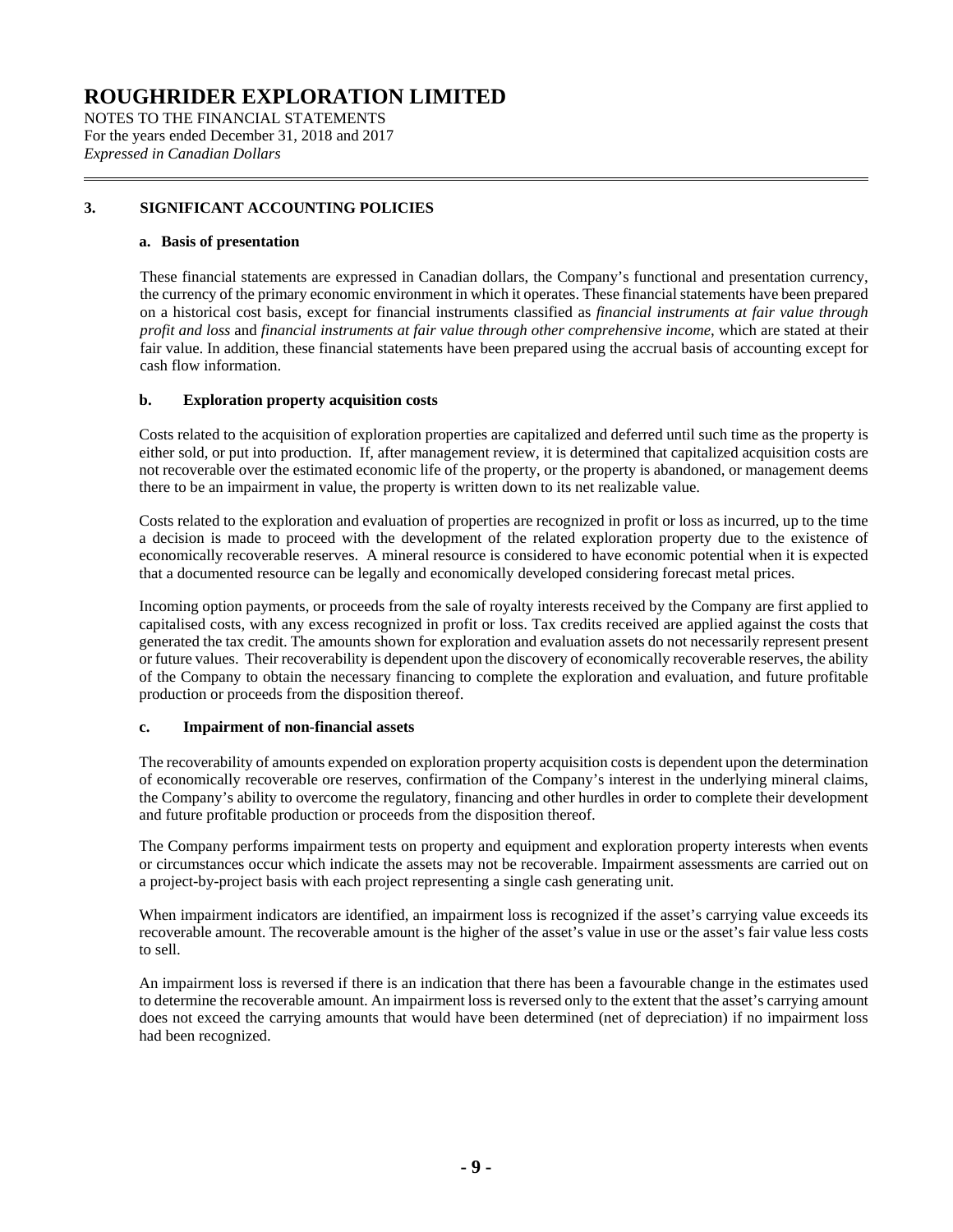NOTES TO THE FINANCIAL STATEMENTS For the years ended December 31, 2018 and 2017 *Expressed in Canadian Dollars*

# **[3.](#page-8-0) SIGNIFICANT ACCOUNTING POLICIES (CONTINUED)**

### **d. Financial instruments**

On January 1, 2018, the Company adopted *IFRS 9, Financial Instruments* ("IFRS 9"), which replaced *IAS 39, Financial Instruments: Recognition and Measurement* ("IAS 39"). IFRS 9 provides a revised model for recognition and measurement of financial instruments and a single, forward-looking 'expected loss' impairment model. IFRS 9 also includes significant changes to hedge accounting. The Company adopted the standard retrospectively. IFRS 9 did not impact the Company's classification and measurement of financial assets and liabilities. The following accounting policies reflect the adoption of IFRS 9.

#### Financial assets

The Company classifies its financial assets in the following categories: fair value through profit or loss, amortized cost or fair value through other comprehensive income. The classification depends on the purpose for which the financial assets were acquired. Management determines the classification of financial assets at initial recognition.

#### *Financial assets at fair value through profit or loss*

Financial assets at fair value through profit or loss ("FVTPL") are initially recognized at fair value with changes in fair value recorded in profit or loss. The Company does not have any financial assets designated as FVTPL.

#### *Amortized cost*

Financial assets are classified at amortized cost if both of the following criteria are met and the financial assets are not classified or designated as at fair value through profit and loss: 1) the Company's objective for these financial assets is to collect their contractual cash flows and 2) the asset's contractual cash flows represent 'solely payments of principal and interest'. The Company's cash and receivables are recorded at amortized cost.

#### *Fair value through other comprehensive income ("OCI")*

For financial assets that are not held for trading, the Company can make an irrevocable election at initial recognition to classify the instruments at fair value through other comprehensive income ("FVOCI"), with all subsequent changes in fair value being recognized in other comprehensive income as a component of equity. This election is available for each separate investment. Under this new FVOCI category, fair value changes are recognized in OCI while dividends are recognized in profit or loss. On disposal of the investment the cumulative change in fair value is not recycled to profit or loss, rather transferred to deficit. The Company does not have any financial assets designated as FVOCI.

#### Financial liabilities

Financial liabilities are non-derivatives and are recognized initially at fair value, net of transaction costs, and are subsequently stated at amortized cost. Any difference between the amounts originally received, net of transaction costs, and the redemption value is recognized in profit or loss over the period to maturity using the effective interest method.

Financial liabilities are classified as current or non-current based on their maturity date. Financial liabilities include accounts payable and accrued liabilities.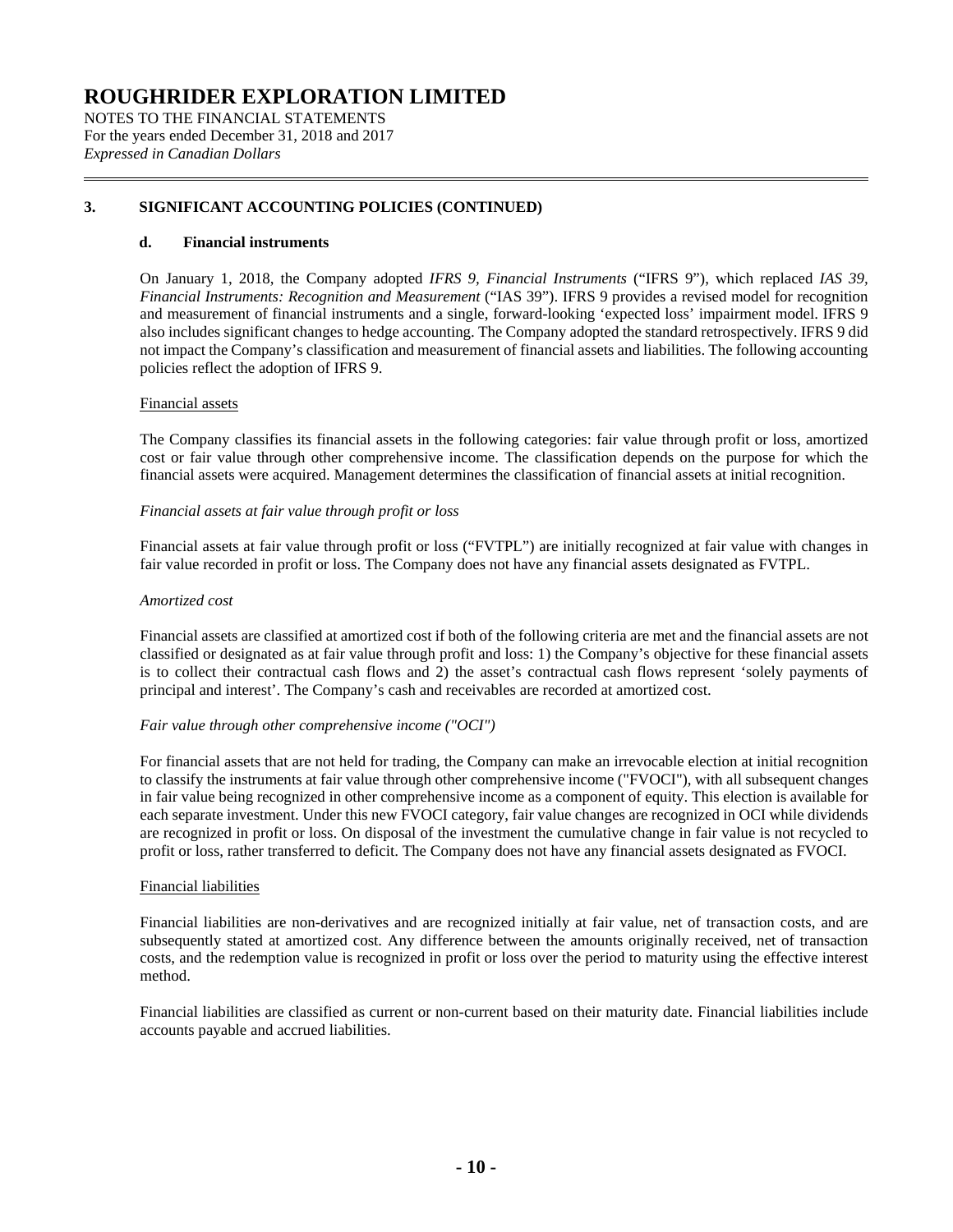NOTES TO THE FINANCIAL STATEMENTS For the years ended December 31, 2018 and 2017 *Expressed in Canadian Dollars*

### **[3.](#page-8-0) SIGNIFICANT ACCOUNTING POLICIES (CONTINUED)**

#### **d. Financial instruments (continued)**

#### Fair value hierarchy

Fair value measurements of financial instruments are required to be classified using a fair value hierarchy that reflects the significance of inputs in making the measurements. The levels of the fair value hierarchy are defined as follows.

- Level 1 Valuation based on quoted prices (unadjusted) in active markets for identical assets or liabilities;
- Level 2 Valuation based on directly or indirectly observable inputs (other than Level 1 inputs) such as quoted interest or currency exchange rates; and
- Level 3 Valuation based on significant inputs that are not based on observable market data such as discounted cash flow methodologies based on internal cash flow forecasts.

#### Impairment

The Company assesses all information available, including on a forward-looking basis, the expected credit losses associated with its assets carried at amortized cost. The impairment methodology applied depends on whether there has been a significant increase in credit risk. To assess whether there is a significant increase in credit risk, the Company compares the risk of a default occurring on the asset as the reporting date, with the risk of default as at the date of initial recognition, based on all information available, and reasonable and supportive forward-looking information.

#### **e. Share issuance costs**

Professional, consulting, regulatory and other costs directly attributable to financing transactions are recorded as deferred share issuance costs until the financing transactions are completed, if the completion of the transaction is considered likely; otherwise they are expensed as incurred. Share issuance costs are charged to capital stock when the related shares are issued. Deferred share issuance costs related to financing transactions that are not eventually completed are charged to profit or loss.

### **f. Share-based payments**

The Company applies the fair value method of accounting for all stock option awards. Under this method, compensation expense attributed to the award of options to employees is measured at the fair value of the award on the date of grant, and is recognized over the vesting period of the award. Share-based payments to non-employees are valued based on the fair value of the service received, if reliably determinable, otherwise based on the fair value of the award granted. Valuation is calculated based on the date at which the Company receives the service. If and when the stock options are ultimately exercised, the applicable amounts of other equity reserves are transferred to capital stock.

The fair value of instruments granted is measured using the Black-Scholes Option Pricing Model, taking into account the terms and conditions under which the instruments are granted. The fair value of the awards is adjusted by an estimate of the number of awards that are expected to vest as a result of non-market conditions. At each statement of financial position date, the Company revises its estimates of the number of options that are expected to vest based on the non-market conditions including the impact of the revision to original estimates, if any, with corresponding adjustments to equity.

Warrants issued with a common share, as part of a unit offering, are valued using the residual value method. A value representing the premium to the market-price that is obtained (if any) during the issuance is attributed to the warrant.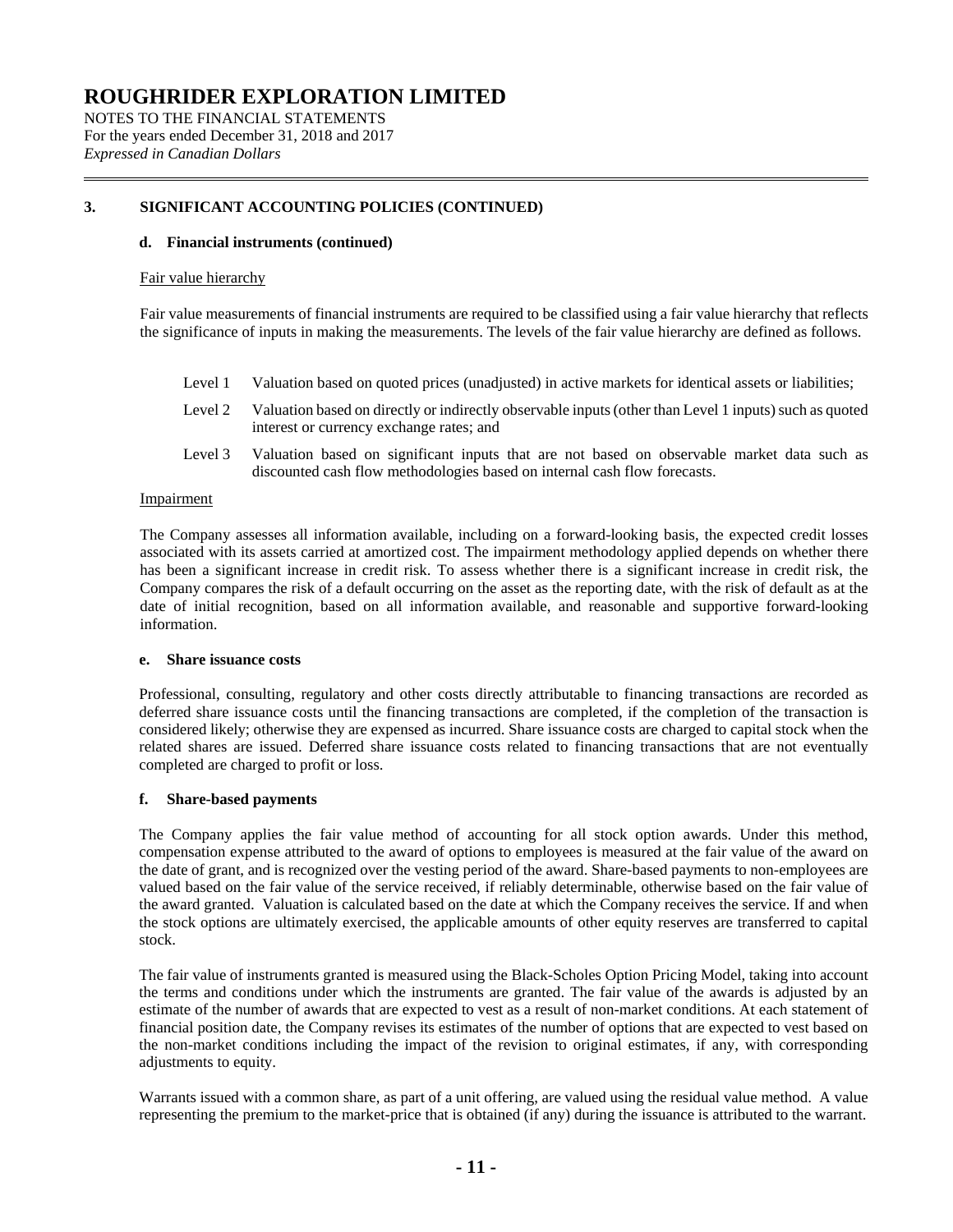NOTES TO THE FINANCIAL STATEMENTS For the years ended December 31, 2018 and 2017 *Expressed in Canadian Dollars*

# **[3.](#page-8-0) SIGNIFICANT ACCOUNTING POLICIES (CONTINUED)**

### **g. Flow-through shares**

Tax law in Canada permits the Company to transfer certain corporate tax losses to investors for their deduction, through a mechanism known as flow-through shares. When an investor purchases flow-through shares from the Company, the Company recognizes a liability for the premium paid for the flow-through shares that is in excess of the market value of shares without flow-through features at the time of issue. As qualifying expenditures are incurred, the Company decreases the liability for the flow-through share premium on a pro-rata basis and transfers the amounts to profit or loss.

#### **h. Income taxes**

Income tax is recognized in profit or loss except to the extent that it relates to items recognized directly in equity, in which case it is recognized in equity. Current tax expense is the expected tax payable on the taxable income for the year, using tax rates enacted or substantively enacted at period end, adjusted for amendments to tax payable with regards to previous years.

Deferred tax is recorded by providing for temporary differences between the carrying amounts of assets and liabilities for financial reporting purposes and the amounts used for taxation purposes. The following temporary differences are not provided for: goodwill not deductible for tax purposes; the initial recognition of assets or liabilities that affect neither accounting nor taxable loss; and differences relating to investments in subsidiaries to the extent that they will probably not reverse in the foreseeable future. The amount of deferred tax provided is based on the expected manner of realization or settlement of the carrying amount of assets and liabilities, using tax rates enacted or substantively enacted at the statement of financial position date.

A deferred tax asset is recognized only to the extent that it is probable that future taxable profits will be available against which the asset can be utilized.

Deferred tax assets and liabilities are offset when there is a legally enforceable right to set off current tax assets against current tax liabilities and when they relate to income taxes levied by the same taxation authority and the Company intends to settle its current tax assets and liabilities on a net basis.

#### **i. Loss per share**

The Company presents basic loss per share for its common shares, calculated by dividing the loss attributable to common shareholders of the Company by the weighted average number of common shares outstanding during the period. Diluted loss per share does not adjust the loss attributable to common shareholders or the weighted average number of common shares outstanding when the effect is anti-dilutive.

#### **Foreign currency translation**

Any transaction denominated in a foreign currency is translated into the functional currency using the exchange rate prevailing at the date of the transaction or the date of valuation where items are re-measured. Foreign exchange gains and losses resulting from the settlement of such transactions and from the translation at period end exchange rates of monetary assets and liabilities denominated in foreign currencies are recognized in profit or loss.

### **j. Decommissioning and restoration provisions**

Decommissioning and restoration provisions are recorded when a present legal or constructive obligation exists as a result of past events where it is probable that an outflow of resources embodying economic benefits will be required to settle the obligation, and a reliable estimate of the amount of the obligation can be made.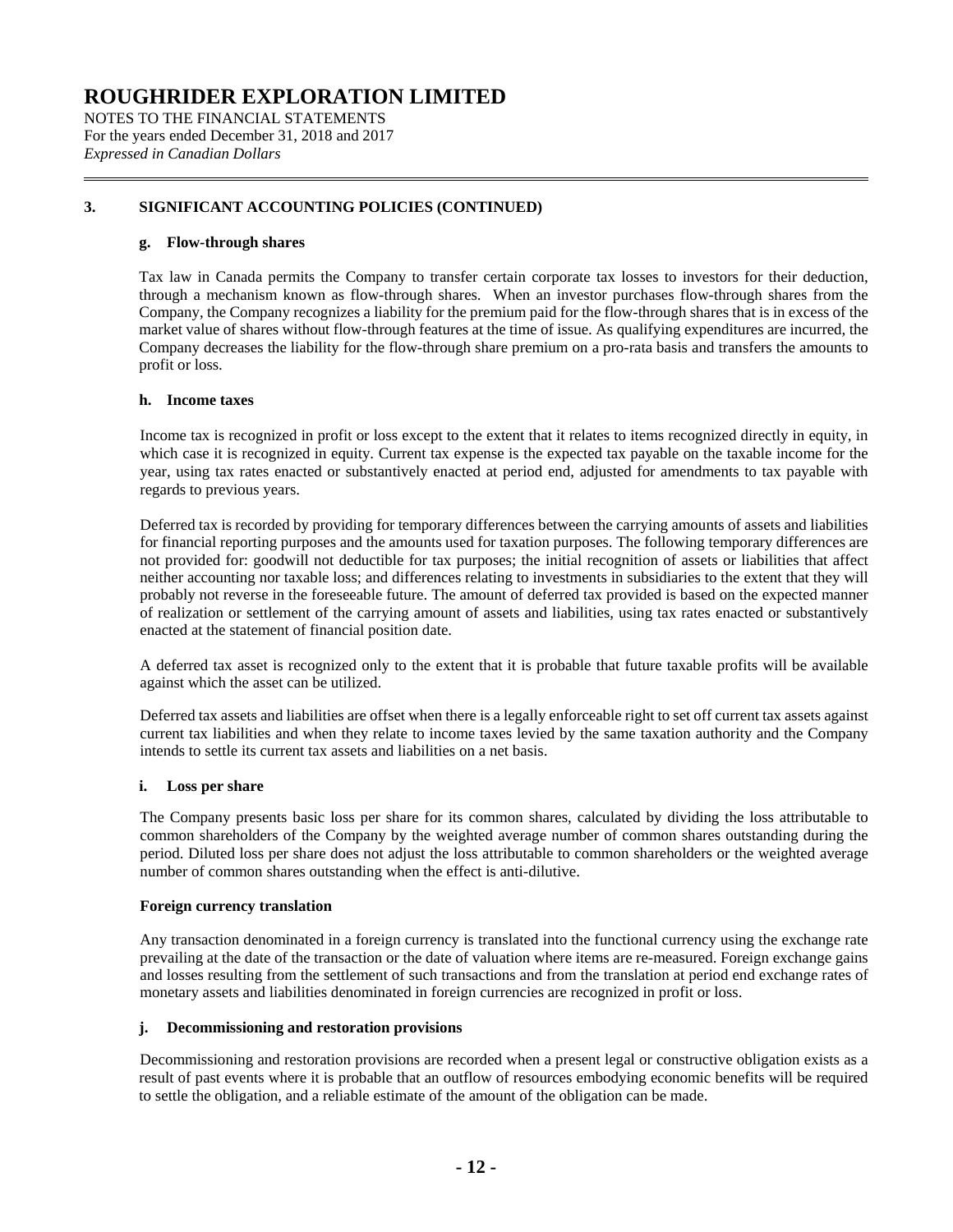NOTES TO THE FINANCIAL STATEMENTS For the years ended December 31, 2018 and 2017 *Expressed in Canadian Dollars*

# **[3.](#page-8-0) SIGNIFICANT ACCOUNTING POLICIES (CONTINUED)**

#### **k. Decommissioning and restoration provisions (continued)**

The amount recognized as a provision is the best estimate of the consideration required to settle the present obligation at the reporting date, taking into account the risks and uncertainties surrounding the obligation and discount rates. Where a provision is measured using the cash flows estimated to settle the present obligation, its carrying amount is the present value of those cash flows discounted for the market discount rate.

Over time the discounted liability is increased for the changes in the present value based on the current market discount rates and liability risks. When some or all of the economic benefits required to settle a provision are expected to be recovered from a third party, the receivable is recognized as an asset if it is virtually certain that reimbursement will be received and the amount receivable can be measured reliably.

Changes in reclamation estimates are accounted for prospectively as a change in the corresponding capitalized cost.

The Company did not have any decommissioning and restoration provisions for the years presented.

#### **k. Recent accounting pronouncements**

#### For the Company's year ended December 31, 2019:

*IFRS 16, Leases:* This new standard eliminates the classification of leases as either operating leases or finance leases and introduces a single lessee accounting model which requires the lessee to recognize assets and liabilities for all leases with a term of longer than 12 months. The Company has no leases as at December 31, 2018, therefore management believes that IFRS 16 will not have a material impact on the Company's financial statements.

### **4. EXPLORATION PROPERTY**

#### **a. Acquisition costs**

|                                |   | Genesis     |      | <b>Iron Butte</b>        |   | Other<br>Canadian |               |             |
|--------------------------------|---|-------------|------|--------------------------|---|-------------------|---------------|-------------|
|                                |   | property    |      | property                 |   | properties        |               | Total       |
| Balance, December 31, 2016     | S | 1,196,112   | - \$ | -                        | S | $\overline{a}$    | <sup>\$</sup> | 1,196,112   |
| Cash payment                   |   |             |      | 33,287                   |   |                   |               | 33.287      |
| Share payment                  |   | 137,500     |      | 5,250                    |   |                   |               | 142,750     |
| Staking costs                  |   |             |      |                          |   | 31,199            |               | 31,199      |
| Write-off of acquisition costs |   |             |      |                          |   | (18, 821)         |               | (18, 821)   |
| Balance, December 31, 2017     |   | 1,333,612   |      | 38,537                   |   | 12,378            |               | 1,384,527   |
| Write-off of acquisition costs |   | (1,333,612) |      | (38,537)                 |   | (6,189)           |               | (1,378,338) |
| Balance, December 31, 2018     |   | -           |      | $\overline{\phantom{a}}$ |   | 6,189             |               | 6,189       |

### *Genesis property*

On July 16, 2014, the Company entered into an option agreement, subsequently amended, with Kivalliq Energy Corp, ("Kivalliq") under which Roughrider may earn up to an 85% interest in Kivalliq's Genesis uranium project (the "Genesis property") located in the Athabasca Basin region of Canada.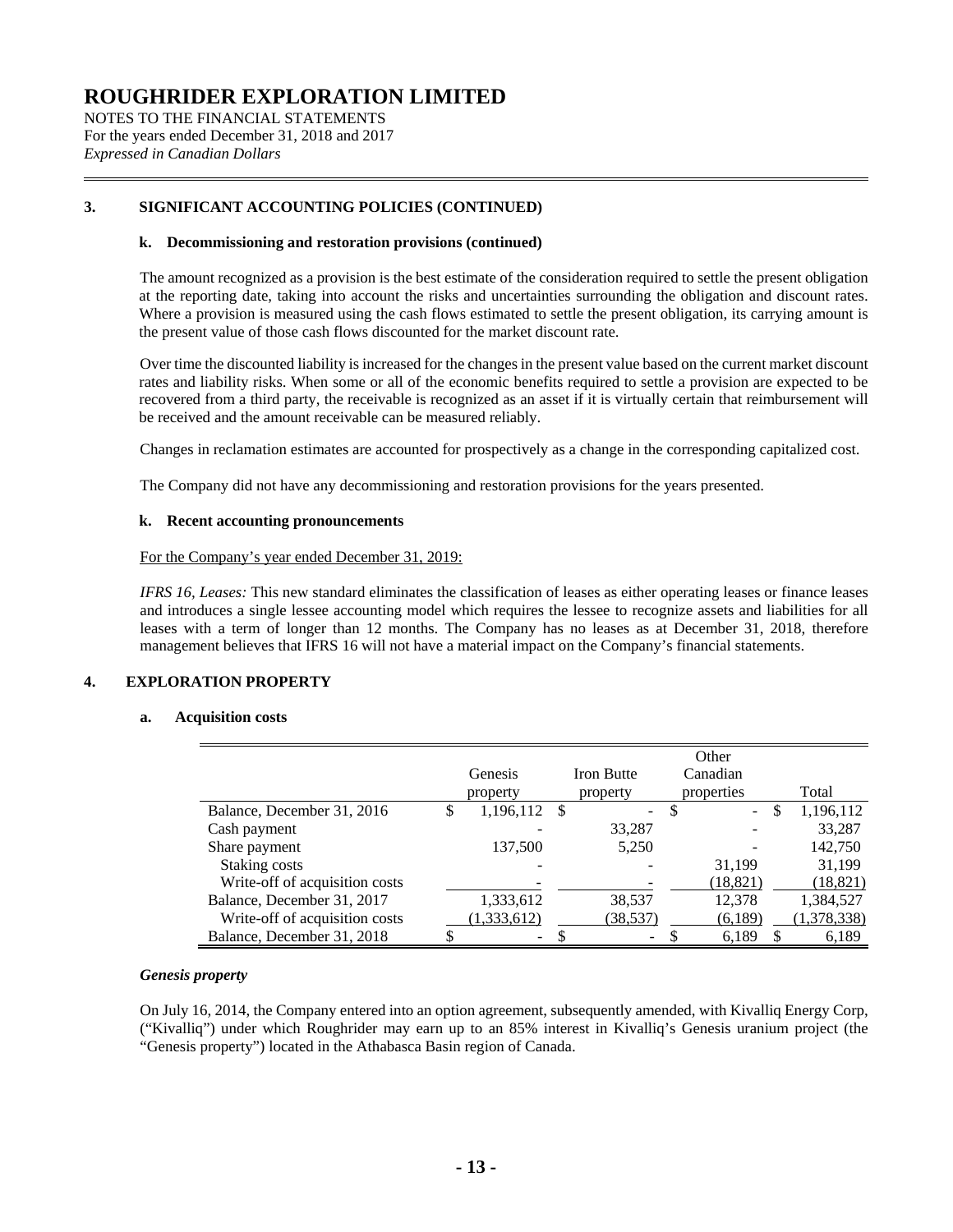NOTES TO THE FINANCIAL STATEMENTS For the years ended December 31, 2018 and 2017 *Expressed in Canadian Dollars*

# **4. EXPLORATION PROPERTY (CONTINUED)**

#### **Acquisition costs (continued)**

#### *Genesis property (continued)*

Under the terms of the amended option agreement, the Company may earn an initial 50% interest by making cash payments, incurring expenditures, and issuing shares as follows:

|                                        | Payments         | Expenditures       | Common shares   |
|----------------------------------------|------------------|--------------------|-----------------|
| On the effective date of the agreement | $$125,000^{(1)}$ | N/A                | $393,966^{(1)}$ |
| On or before December 31, 2014         | N/A              | $$1,000,000^{(1)}$ | N/A             |
| On signing of the amending agreement   | $$400,000^{(1)}$ | N/A                | N/A             |
| On or before August 31, 2016           | N/A              | N/A                | 393,966(1)      |
| On or before August 31, 2017           | $$175,000^{(2)}$ | \$1,100,000        | N/A             |
| Total                                  | \$700,000        | $$2,100,000^{(3)}$ | 787,932         |

(1) This amount has been paid, this expenditure incurred, or these shares issued as of December 31, 2016.

 $^{(2)}$  This amount was paid, at Roughrider's election, through the issuance of 500,000 shares with a fair value of \$137,500 on August 30, 2017, the date of issue.

 $^{(3)}$  As of December 31, 2018, the Company has incurred cumulative expenditures of \$2,149,419 including GST, as allowed under the amended option agreement.

As at December 31, 2018, all requirements above have been met and the Company has fulfilled the requirements to earn a 50% interest in the Genesis property.

Once the Company has earned an initial 50% in the Genesis property, the Company may acquire a further 35% interest (for an aggregate 85% interest) by making additional cash payments totaling \$700,000 (which may be paid either in cash or in shares, at the Company's election) and incurring additional expenditures of \$2,500,000.

During the year ended December 31, 2016, Roughrider acquired additional claims within the boundary of the Genesis project for the issuance of 15,000 common shares, valued at \$9,000, and the creation of a 2% net smelter returns royalty ("NSR") on production from the area covered by the licenses. The NSR may be reduced to 1% by the payment of \$500,000 within six months of publishing a feasibility study incorporating the area covered by the licences.

During the year ended December 31, 2018, the Company determined that it would not be advancing the Genesis project at this time. Accordingly, the Company has written off acquisition costs of \$1,333,612 as at December 31, 2018.

### *Iron Butte property*

On June 21, 2017, the Company entered into an option agreement under which Roughrider may earn a 100% interest in certain mining claims comprising the Iron Butte oxide gold-silver project in Lander County, Nevada (the "Iron Butte property").

Under the terms of the option agreement, the Company could earn a 100% interest by making certain cash payments and issuing shares. During the year ended December 31, 2018, the Company terminated the Iron Butte option agreement. Accordingly, the Company has written off \$38,537 in related acquisition costs as at December 31, 2018.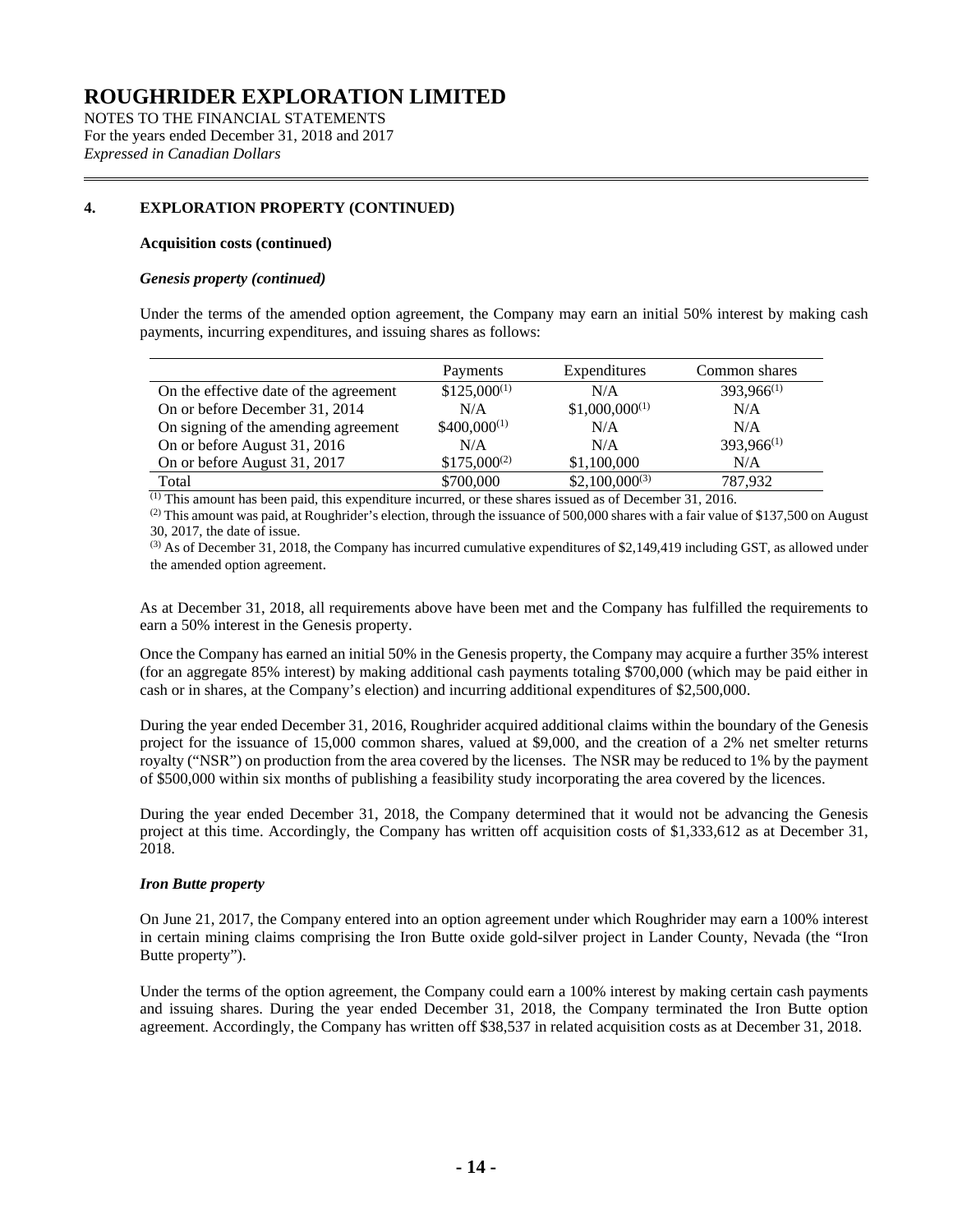NOTES TO THE FINANCIAL STATEMENTS For the years ended December 31, 2018 and 2017 *Expressed in Canadian Dollars*

# **4. EXPLORATION PROPERTY (CONTINUED)**

#### **Acquisition costs (continued)**

#### *Sabin property*

On March 3, 2017, the Company entered into a letter agreement with Commander Resources Ltd. ("Commander") to acquire up to a 100% interest in Commander's Sabin zinc-copper-silver property in Northwestern Ontario, Canada. On June 2, 2017, the Company terminated the letter agreement.

During the year ended December 31, 2017 the Company also staked certain claims contiguous to the Sabin property in Northwestern Ontario, Canada at a cost of \$18,821; these costs were written off as at December 31, 2017 as the Company had no intentions of advancing the project.

### *Silver Ace property*

On November 16, 2017, the Company acquired, by staking, the Silver Ace property, located near Houston, BC, at a cost of \$6,189. During the year ended December 31, 2018, the Company did not renew the Silver Ace claims; accordingly, the Company has written off \$6,189 in related acquisition costs as at December 31, 2018.

### *Sterling property*

On November 22, 2017, the Company acquired, by staking, the Sterling property, located near Houston, BC, at a cost of \$6,189.

#### *Brownell Lake property*

On June 6, 2018, the Company entered into an option agreement under which Roughrider may earn up to an 80% interest in the Brownell Lake base metals project near La Ronge, Saskatchewan (the "Brownell Lake property").

Under the terms of the option agreement, the Company can earn an initial 60% interest by making cash payments and incurring exploration expenditures as follows:

|                                | Payments  | Expenditures |
|--------------------------------|-----------|--------------|
| On or before December 31, 2018 | N/A       | \$100,000*   |
| On or before March 31, 2019    | \$25,000  | N/A          |
| On or before December 31, 2019 | N/A       | \$300,000    |
| On or before March 31, 2020    | \$50,000  | N/A          |
| On or before December 31, 2020 | N/A       | \$600,000    |
| On or before March 31, 2021    | \$125,000 | N/A          |
| On or before December 31, 2021 | N/A       | \$2,000,000  |
| On or before March 31, 2022    | \$300,000 | N/A          |
| Total                          | \$500,000 | \$3,000,000  |

\* incurred as at December 31, 2018

The Company can earn an additional 20% interest (total 80% interest) by making additional cash payments of \$2,000,000 (total \$2,500,000) and exploration expenditures of \$4,000,000 (total \$7,000,000) within two years of the date of election to exercise the initial option. The Brownell Lake property is subject to a 2% NSR.

Subsequent to December 31, 2018, the Company terminated the Brownell Lake property option agreement.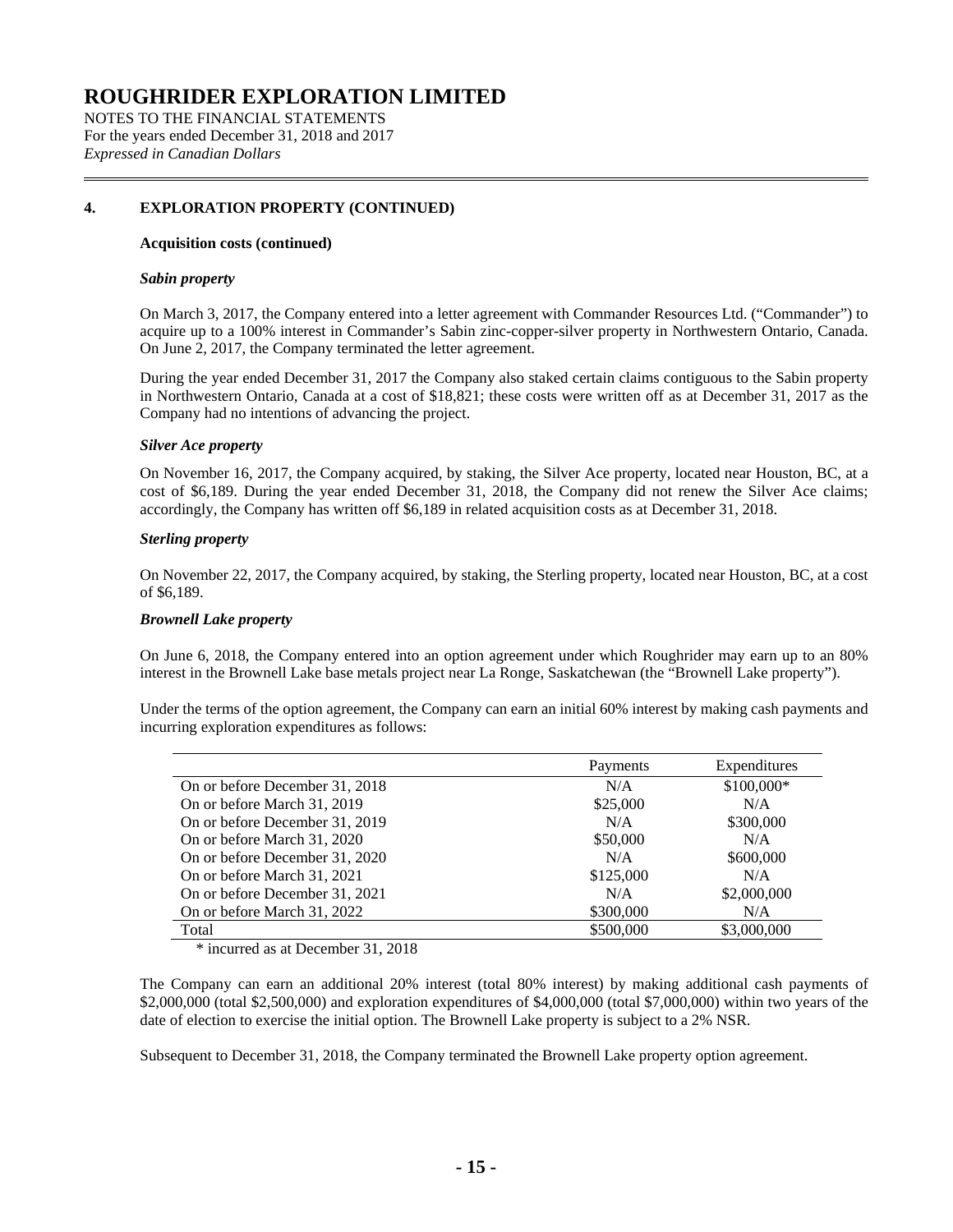NOTES TO THE FINANCIAL STATEMENTS For the years ended December 31, 2018 and 2017 *Expressed in Canadian Dollars*

# **4. EXPLORATION PROPERTY (CONTINUED)**

#### **Acquisition costs (continued)**

#### *Olsen property*

On June 6, 2018, the Company entered into an option agreement under which the Company may earn up to an 80% interest in the Olsen gold project near La Ronge, Saskatchewan (the "Olsen property").

Under the terms of the option agreement, the Company can earn an initial 60% interest by making cash payments and incurring exploration expenditures as follows:

|                                      | Payments  | Expenditures |
|--------------------------------------|-----------|--------------|
| On or before December 31, 2018       | N/A       | \$100,000*   |
| On or before March 31, 2019          | \$25,000  | N/A          |
| On or before December 31, 2019       | N/A       | \$300,000    |
| On or before March 31, 2020          | \$50,000  | N/A          |
| On or before December 31, 2020       | N/A       | \$600,000    |
| On or before March 31, 2021          | \$125,000 | N/A          |
| On or before December 31, 2021       | N/A       | \$2,000,000  |
| On or before March 31, 2022          | \$300,000 | N/A          |
| Total                                | \$500,000 | \$3,000,000  |
| $*$ inquired as at December 21, 2019 |           |              |

\* incurred as at December 31, 2018

The Company can earn an additional 20% interest (total 80% interest) by making additional cash payments of \$2,000,000 (total \$2,500,000) and incurring exploration expenditures of \$4,000,000 (total \$7,000,000) within two years of the date of election to exercise the initial option. The Olsen property is subject to a 2% NSR.

Subsequent to December 31, 2018, the Company terminated the Olsen property option agreement.

#### **Exploration expenses**

The Company incurred the following exploration expenditures during the year ended December 31, 2018 and 2017:

|                                    | 2018               |     | 2017    |
|------------------------------------|--------------------|-----|---------|
|                                    |                    |     |         |
| Assays                             | \$<br>$\mathbf{u}$ | -\$ | 641     |
| Field equipment and supplies       | 49,794             |     | 11,964  |
| Filing fees                        | --                 |     | 39      |
| Geological consulting              | 125,646            |     | 16,344  |
| Geophysical survey (data analysis) |                    |     | 6,764   |
| Geophysical survey (ground)        | 2,208              |     | 241,366 |
| Helicopter                         | 23,769             |     |         |
| Other                              | --                 |     | 1,115   |
| Personnel time                     |                    |     | 13,701  |
| Travel                             | 9,790              |     | 20,210  |
| Total                              | 211,207            |     | 312,144 |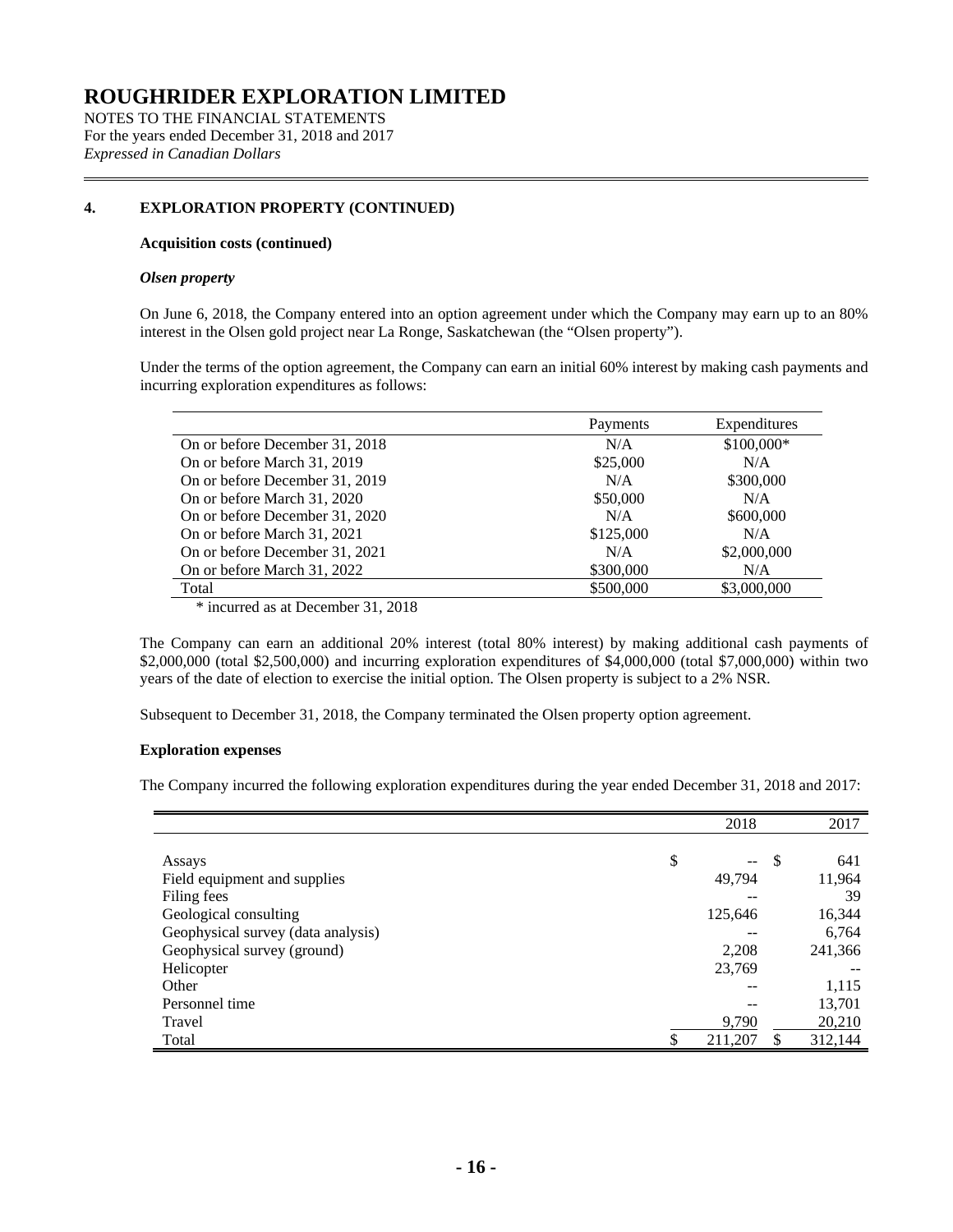NOTES TO THE FINANCIAL STATEMENTS For the years ended December 31, 2018 and 2017 *Expressed in Canadian Dollars*

# **5. FLOW-THROUGH PREMIUM LIABILITY**

On December 21, 2017, the Company completed a flow-through private placement of 666,600 flow-through units at a price of \$0.30 per flow-through unit for gross proceeds of \$199,980. Each flow-through unit consisted of one flowthrough share and one-half of one share purchase warrant, each warrant exercisable into one non-flow-through common share at a price of \$0.50 per share. A \$33,330 flow-through share premium liability was recorded pursuant to this financing. Upon incurring qualifying expenditures of \$2,089 for the year ended December 31, 2017, the flowthrough share premium liability was partially extinguished, and a recovery of this liability was recorded in profit and loss, in the amount of \$348. Additional qualifying expenditures of \$200,291 were incurred for the year ended December 31, 2018 and a recovery of the flow-through share premium liability was fully extinguished in the amount of \$32,982.

On December 30, 2016, the Company completed a flow-through private placement of 1,020,200 flow-through shares at a price of \$0.30 per share for gross proceeds of \$306,060. A \$51,010 flow-through share premium liability was recorded pursuant to this financing. Upon incurring qualifying expenditures of \$306,060 for the year ended December 31, 2017, the flow-through share premium liability was extinguished, and a recovery of this liability was recorded in profit and loss, in the amount of \$51,010.

# **6. CAPITAL STOCK**

### **Authorized**

Unlimited common shares with no par value and unlimited preferred shares with no par value.

Effective July 3, 2018, the Company consolidated its issued and outstanding common shares on a basis of one postconsolidation share for 5 pre-consolidation shares. Unless otherwise stated, all share and per share amounts have been restated respectively to reflect this share consolidation.

### **Issuances**

#### *2018 transactions*

On September 18, 2018, the Company closed a non-brokered private placement financing and issued 4,390,000 shares for proceeds of \$439,000. The Company paid aggregate cash finders' fees of \$19,250 and incurred additional filing fees of \$2,945 in connection with this financing.

#### *2017 transactions*

On January 5, 2017, the Company closed the final tranche of the non-brokered private placement financing and issued 40,000 additional non-flow through shares for proceeds of \$10,000. The Company incurred additional costs of \$321 in connection with this financing.

On July 13, 2017, the Company issued 15,000 common shares valued at \$5,250 due under the Iron Butte property option agreement described in Note 4.

On August 30, 2017, the Company issued 500,000 common shares valued at \$137,500 which was due under the Genesis property option agreement described in Note 4.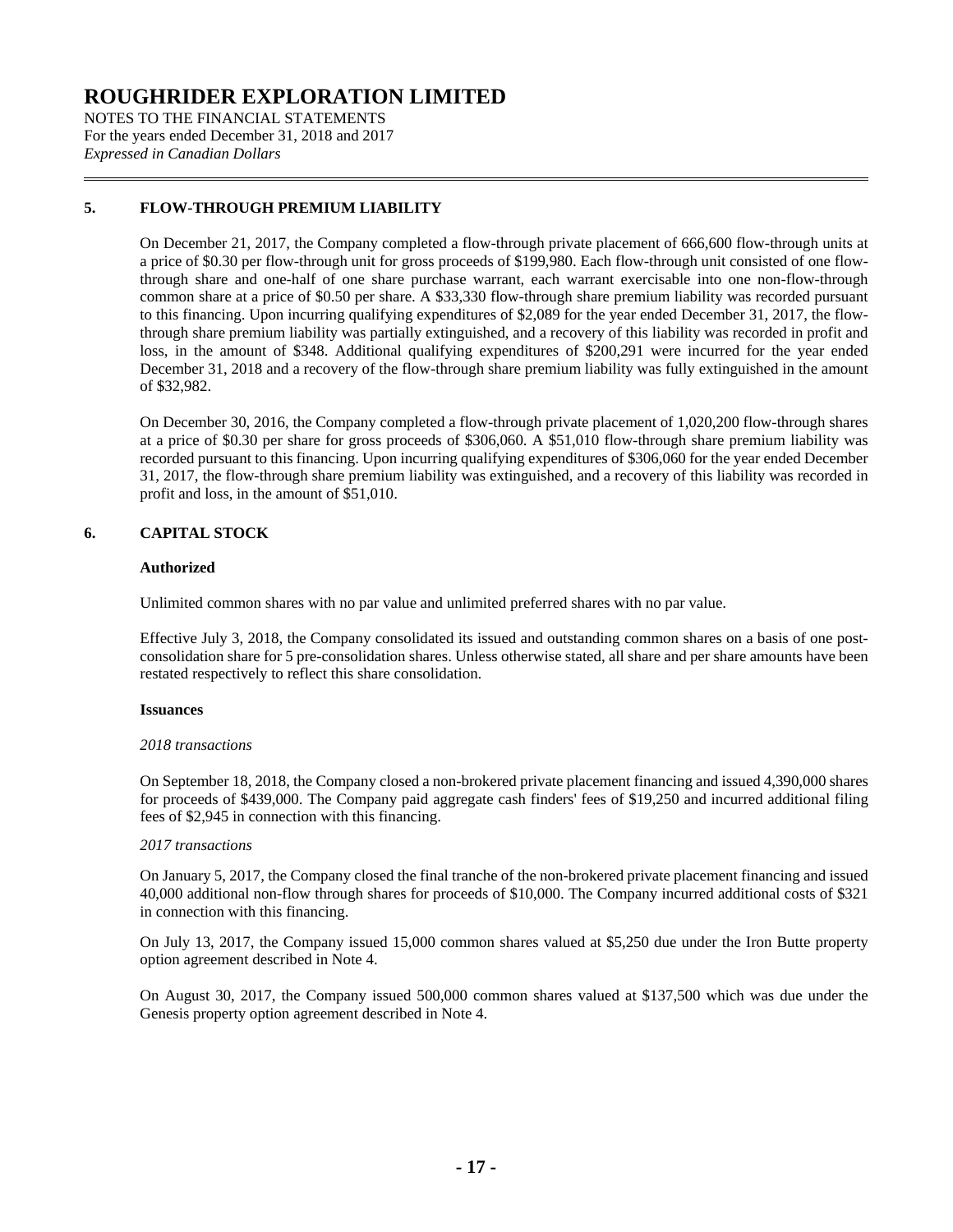NOTES TO THE FINANCIAL STATEMENTS For the years ended December 31, 2018 and 2017 *Expressed in Canadian Dollars*

# **6. CAPITAL STOCK (CONTINUED)**

#### **Issuances (continued)**

On December 21, 2017, the Company closed a flow-through private placement of 666,600 flow-through units (the "2017 FT Units") at a price of \$0.30 per 2017 FT Unit for aggregate proceeds of \$199,980, 120,000 non-flow-through units (the "2017 Non-FT Units") at a price of \$0.25 per 2017 Non-FT Unit for aggregate proceeds of \$30,000, and an aggregate of 800,000 non-flow-through common shares (the "2017 Non-FT Shares") at a price of \$0.25 per 2017 Non-FT Share for aggregate proceeds of \$200,000. The 2017 FT Units consist of one flow-through common share and one half of one share purchase warrant, and the 2017 Non-FT Units consist of one common share and one share purchase warrant. Each whole warrant entitles the holder to purchase one non-flow-through common share at a price of \$0.50 per common share until December 21, 2019. The Company paid cash finder's fees of \$14,349 and issued 48,762 finder's warrants valued at \$6,888. The finder's warrants have the same terms as the warrants bundled in the units. The Company incurred additional costs of \$9,350 in connection with this financing.

### **Stock options**

The Company has established a share purchase option plan whereby the Board of Directors may grant options to directors, officers, employees or consultants.

The Company has been authorized by its shareholders to grant stock options numbering up to ten percent (10%) of the number of common shares issued and outstanding. Under the plan, the exercise price of each option shall be determined by the directors but will in no event be less than the discount market price for the common shares. Stock options granted are subject to a maximum term of 10 years and vest at the discretion of the Board of Directors. Options granted to consultants performing investor relations activities shall vest over a minimum of 12 months with no more than one quarter of such options vesting in any 3-month period.

Details of stock option activity are as follows:

| Number of options | Weighted average<br>exercise price |
|-------------------|------------------------------------|
|                   |                                    |
| 480,000           | \$1.00                             |
|                   |                                    |

The following table summarizes information about stock options outstanding and exercisable to directors, officers, employees and consultants as at December 31, 2018:

| Grant date    | Expiry date                                 | Exercise<br>price | Number of options<br>outstanding and<br>exercisable | Remaining<br>contractual life |
|---------------|---------------------------------------------|-------------------|-----------------------------------------------------|-------------------------------|
| Aug. 7, 2014  | Aug. 7, 2019                                | \$1.10            | 390,000                                             | $0.60$ years                  |
| Feb. 1, 2016  | Feb. 1, 2021                                | \$0.60            | 50,000                                              | $2.09$ years                  |
| Dec. 20, 2016 | Dec. 20, 2021                               | \$0.35            | 40,000                                              | 2.97 years                    |
|               | Weighted average remaining contractual life |                   |                                                     | $0.95$ years                  |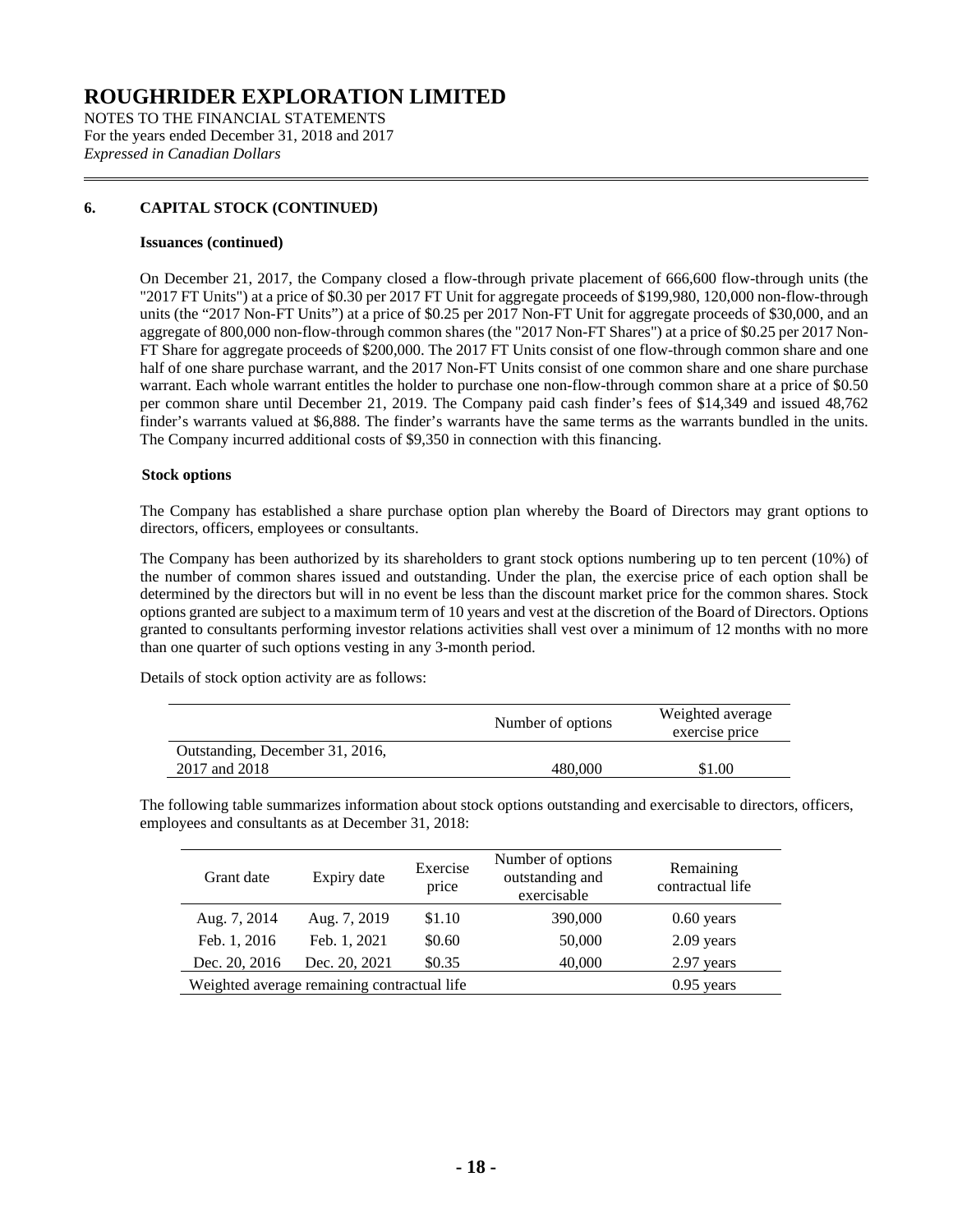NOTES TO THE FINANCIAL STATEMENTS For the years ended December 31, 2018 and 2017 *Expressed in Canadian Dollars*

# **6. CAPITAL STOCK (CONTINUED)**

#### **Warrants**

Details of warrant activity are as follows:

|                                | Number of warrants | Weighted average<br>exercise price |
|--------------------------------|--------------------|------------------------------------|
| Outstanding, December 31, 2016 | 2,184,810          | \$1.25                             |
| Issued                         | 502,062            | \$0.50                             |
| Expired                        | (1,410,095)        | \$1.60                             |
| Outstanding, December 31, 2017 | 1,276,777          | \$0.50                             |
| Expired                        | (774,715)          | \$0.53                             |
| Outstanding, December 31, 2018 | 502,062            | \$0.50                             |

As at December 31, 2018, the outstanding stock purchase warrants were as follows:

| Expiry date                                  | Exercise price | Number of warrants | Remaining<br>contractual life |  |  |  |
|----------------------------------------------|----------------|--------------------|-------------------------------|--|--|--|
| December 21, 2019                            | \$0.50         | $502,062^{(1)}$    | $0.97$ years                  |  |  |  |
| Weighted average remaining contractual life: |                |                    | $0.97$ years                  |  |  |  |
| $(1)$ 48,762 of which are finder's warrants  |                |                    |                               |  |  |  |

The fair values of the finder's warrants issued were calculated using the Black-Scholes Option Pricing Model, based on the following weighted average assumptions:

|                                 | Year ended<br>December 31, 2018 | Year ended<br>December 31, 2017 |  |
|---------------------------------|---------------------------------|---------------------------------|--|
| Exercise price                  |                                 | \$0.50                          |  |
| Average risk-free interest rate |                                 | 1.66%                           |  |
| Expected dividend yield         |                                 | $0.00\%$                        |  |
| Expected stock price volatility |                                 | 125.25%                         |  |
| <b>Expected</b> life            |                                 | $2.00$ years                    |  |
| Value per warrant               |                                 | \$0.145                         |  |

# **7. CRITICAL ACCOUNTING ESTIMATES AND JUDGMENTS**

The preparation of financial statements requires management to use judgement in making estimates and assumptions that affect the application of accounting policies and the reported amounts of assets, liabilities, income and expenses. Management has made judgements in a number of areas in preparing these financial statements. Those judgements that have the most significant effect on the amounts recognised in the financial statements are the determination whether the entity remains a going concern, and the assessment of impairment indicators for the Company's exploration property acquisition costs. Areas of critical accounting estimates include share-based payments and warrants and deferred tax assets.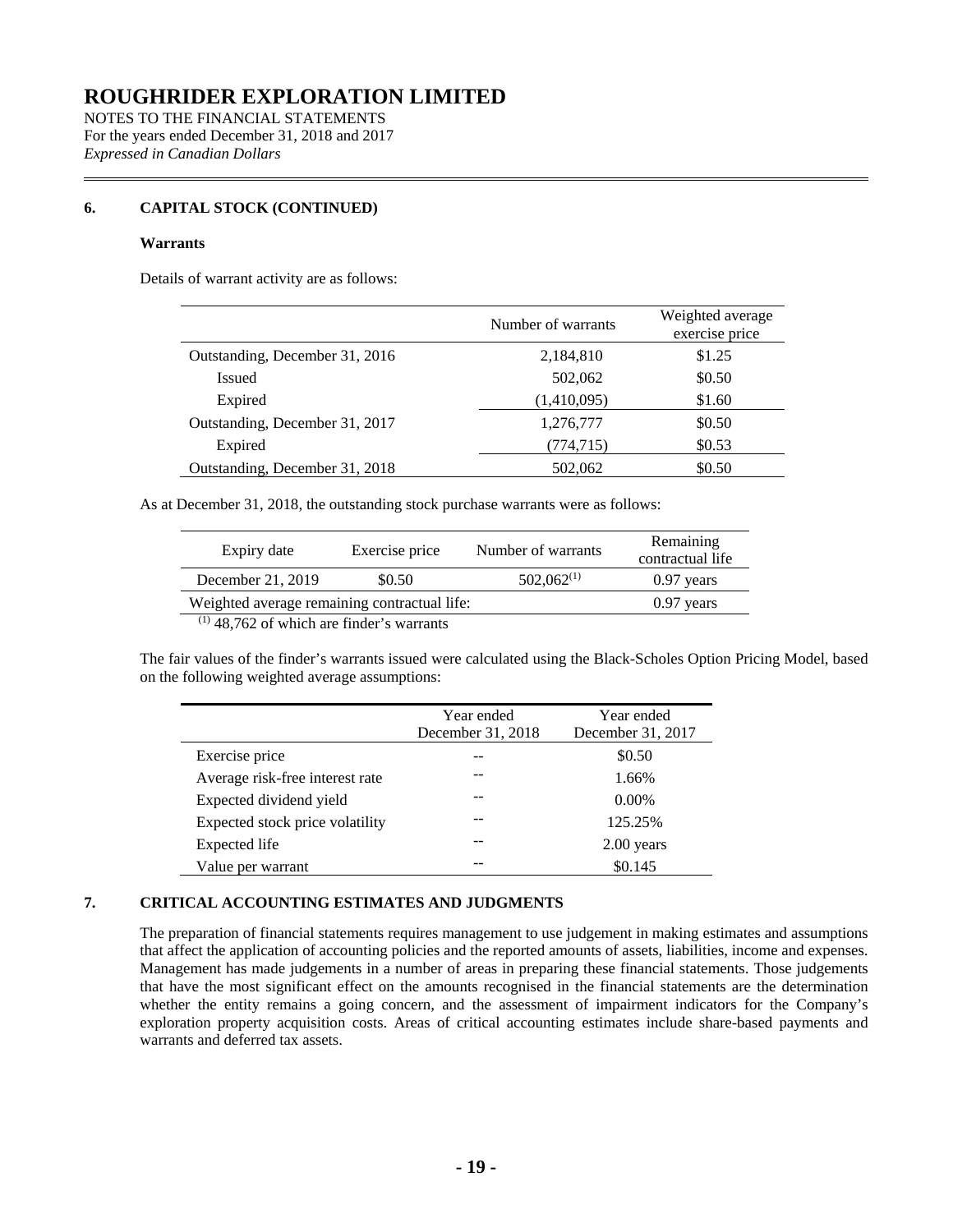NOTES TO THE FINANCIAL STATEMENTS For the years ended December 31, 2018 and 2017 *Expressed in Canadian Dollars*

# **7. CRITICAL ACCOUNTING ESTIMATES AND JUDGMENTS (CONTINUED)**

#### **Critical judgements**

#### **a. Going concern**

These statements have been prepared on the assumption that the Company is able to continue as a going concern. Additional information relating to the going concern assumption is disclosed in Note 1.

#### **b. Impairment of exploration property acquisition costs**

Management's judgement is that there were no significant indicators of impairment of certain exploration property acquisition costs. Ownership in exploration properties involves certain inherent risks due to the difficulties of determining and obtaining clear title to claims as well as the potential for problems arising from the frequently ambiguous conveyance history characteristics of many exploration properties. Also, the Company must periodically apply to the relevant government entities for exploration-licence renewals, extensions and conversions and is subject to those entities' decisions. The Company has investigated ownership of its exploration properties and in management's judgement, ownership of its remaining exploration property interest is in good standing at December 31, 2018.

### **Key sources of estimation uncertainty**

#### **a. Share-based payments and warrants**

Determining the fair value of options and warrants requires the exercise of judgement related to the choice of a pricing model, the estimation of stock price volatility, the expected forfeiture rate and the expected term of the underlying instruments. Option and warrant pricing models require the input of highly subjective assumptions including the expected price volatility and expected life. Changes in the subjective input assumptions can materially affect the fair value estimate, and therefore the existing models do not necessarily provide a reliable single measure of the fair value of the Company's options or warrants at the date of grant. Any changes in the estimates or inputs utilized to determine fair value could result in a significant impact on the Company's future operating results or on other components of equity. Refer to Note 6 for a summary of assumptions used.

### **b. Deferred tax assets**

The estimation of income taxes includes evaluating the recoverability of deferred tax assets based on an assessment of the Company's ability to utilize the underlying future tax deductions against future taxable income prior to expiry of those deductions. Management assesses whether it is probable that some or all of the deferred income tax assets will not be realized. The ultimate realization of deferred tax assets is dependent upon the generation of future taxable income. To the extent that management's assessment of the Company's ability to utilize future tax deductions changes, the Company would be required to recognize more or fewer deferred tax assets, and future income tax provisions or recoveries could be affected. Actual results may differ from the estimates made. Judgements and estimates, and their underlying assumptions, are reviewed on an ongoing basis. Revisions to accounting estimates or judgements are recognized in the period in which the estimates are revised and in any future periods affected.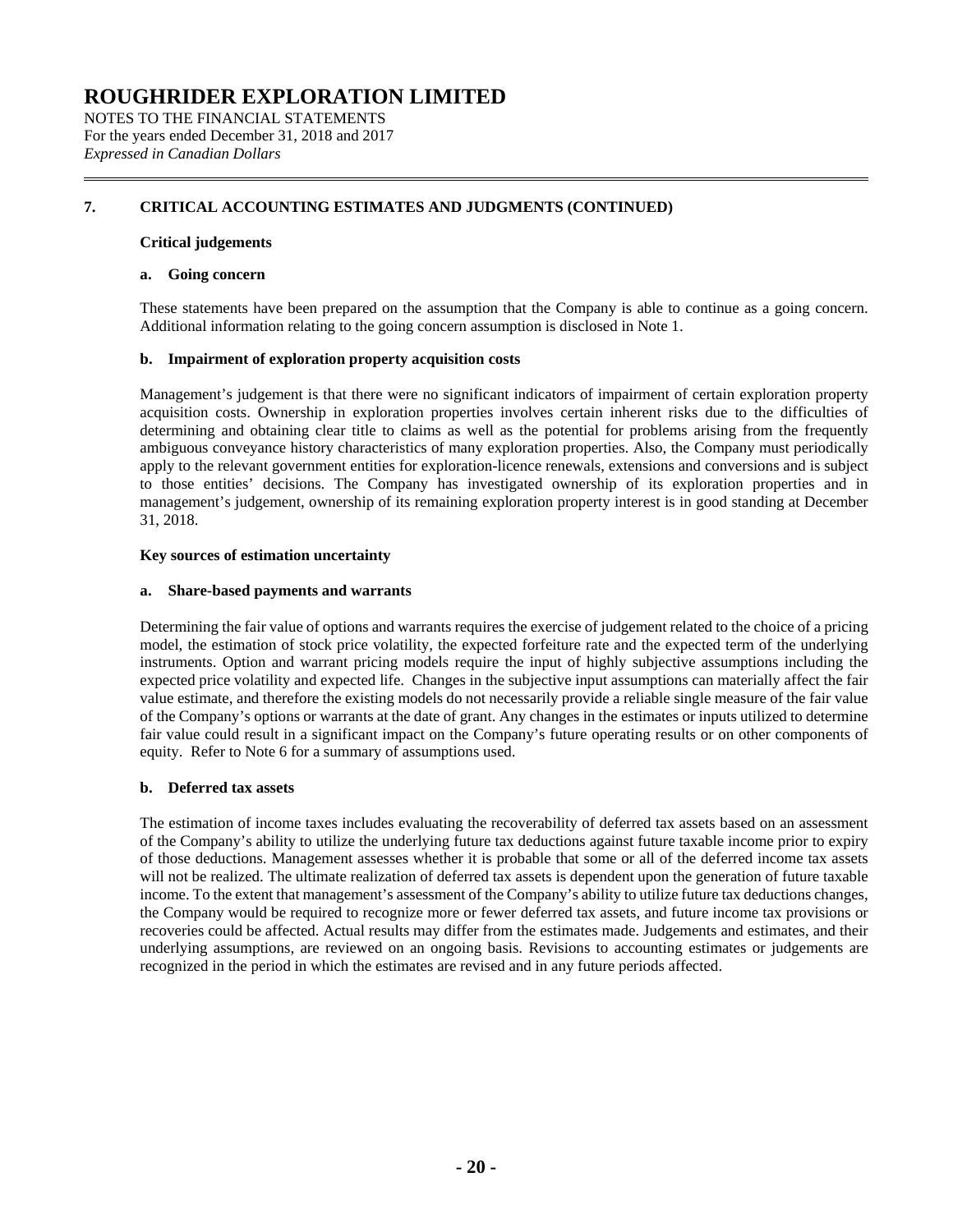NOTES TO THE FINANCIAL STATEMENTS For the years ended December 31, 2018 and 2017 *Expressed in Canadian Dollars*

# **8. INCOME TAXES**

A reconciliation of income taxes at statutory rates with the reported taxes is as follows:

|                                                                     |    | 2018        |   | 2017      |
|---------------------------------------------------------------------|----|-------------|---|-----------|
|                                                                     |    |             |   |           |
| Loss for the year                                                   | S. | (1,735,083) | S | (712,681) |
|                                                                     |    |             |   |           |
| Expected income tax recovery                                        | S  | (468,000)   | S | (185,000) |
| Change in statutory, foreign tax, foreign exchange rates and other  |    | (1,000)     |   | 5,000     |
| Permanent differences                                               |    | (9,000)     |   | (13,000)  |
| Impact of flow through share                                        |    | 53,000      |   | 80,000    |
| Share issuance cost                                                 |    | (6,000)     |   | (6,000)   |
| Adjustment to prior year provision versus statutory tax returns and |    |             |   |           |
| expiry of non-capital losses                                        |    | (35,000)    |   |           |
| Change in unrecognized deferred tax assets                          |    | 466,000     |   | 119,000   |
| Total income tax recovery                                           |    |             |   |           |

The significant components of the Company's unrecorded deferred tax assets are as follows:

|                                                 | 2018        |           | 2017 |           |  |
|-------------------------------------------------|-------------|-----------|------|-----------|--|
| Deferred Tax Assets                             |             |           |      |           |  |
| Share issuance costs                            | S           | 14.000    | S    | 25,000    |  |
| <b>Exploration</b> expenses                     |             | 747,000   |      | 354,000   |  |
| Non-capital losses available for future periods |             | 552,000   |      | 468,000   |  |
|                                                 |             | 1,313,000 |      | 847,000   |  |
| Unrecognized deferred tax assets                | (1,313,000) |           |      | (847,000) |  |
| Net deferred tax assets                         |             |           |      |           |  |

The significant components of the Company's unrecognized temporary differences and tax losses are as follows:

|                                                    | 2018         | <b>Expiry Date</b><br>Range | 2017      | <b>Expiry Date</b><br>Range |
|----------------------------------------------------|--------------|-----------------------------|-----------|-----------------------------|
| Share issuance costs                               | \$<br>52,000 | 2023 to 2028                | 96,000    | 2019 to 2022                |
| <b>Exploration</b> expenses                        | 2,765,000    | No expiry                   | 1,361,000 | No expiry                   |
| Non-capital losses<br>available for future periods | 2,046,000    | 2031 to 2038                | 801,000   | 2031 to 2037                |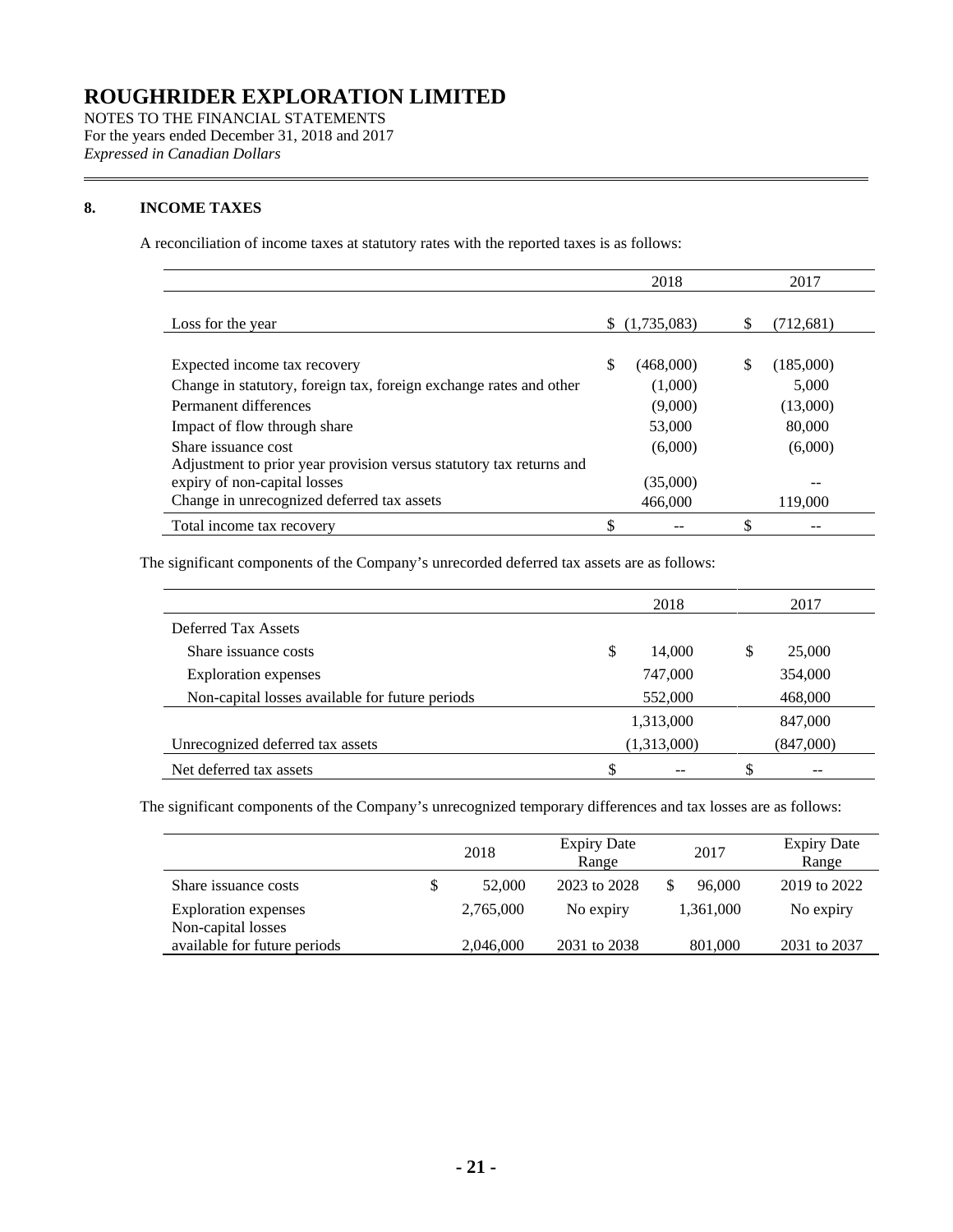NOTES TO THE FINANCIAL STATEMENTS For the years ended December 31, 2018 and 2017 *Expressed in Canadian Dollars*

### **9. RELATED PARTY TRANSACTIONS**

Related parties and related party transactions impacting the accompanying financial statements are summarized below and include transactions with the following individuals or entities:

#### **Key management personnel:**

Key management personnel are those persons that have the authority and responsibility for planning, directing and controlling the activities of the Company, directly or indirectly. Key management includes executive and nonexecutive members of the Company's Board of Directors, the CEO, CFO, and a vice president. During the year ended December 31, 2018, the CEO and a vice president of the Company were paid compensation of \$155,000 (2017 - \$205,000) which is included in salaries, marketing and exploration expenses; non-executive members of the Company's Board of Directors received no cash compensation or stock options.

#### **Other related parties:**

During the year ended December 31, 2018:

- a) Legal services valued at \$17,167 (2017 \$68,235) were provided by a law firm for which one of the directors of the Company is a partner; and
- b) The Company paid \$11,379 (2017 \$20,730) for administrative services and \$12,000 (2017 \$12,600) for rent expense to a company owned by a director and officer of the Company.

As at December 31, 2018, the Company owed \$46,948 (2017 – \$119,964) to related parties, which is included in accounts payable and accrued liabilities.

# **10. CAPITAL DISCLOSURES**

The Company manages its common shares, options and warrants as capital, each components of shareholders' equity. As at December 31, 2018, the Company's shareholders' equity was \$47,815. As the Company is an exploration-stage mining company, its principal source of funds is from the issuance of common shares (See Note 1). When managing the capital structure, the Company's competing objectives are to minimize the number of shares issued and to raise sufficient capital to both safeguard its ability to continue as a going concern, and to execute near-term exploration objectives. The Company has not established any quantitative capital management criteria as the competing objectives require subjective analysis.

There were no changes to the Company's approach to capital management during the year ended December 31, 2018.

The Company is not subject to any externally imposed capital requirements.

### **11. FINANCIAL INSTRUMENTS AND RISK MANAGEMENT**

#### **Financial instruments**

Cash, receivables and accounts payable and accrued liabilities are carried at amortized cost. The Company considers that the carrying amount of these financial assets and liabilities measured at amortized cost to approximate their fair value due to the short-term nature of the financial instruments. Cash is measured using level one of the fair value hierarchy.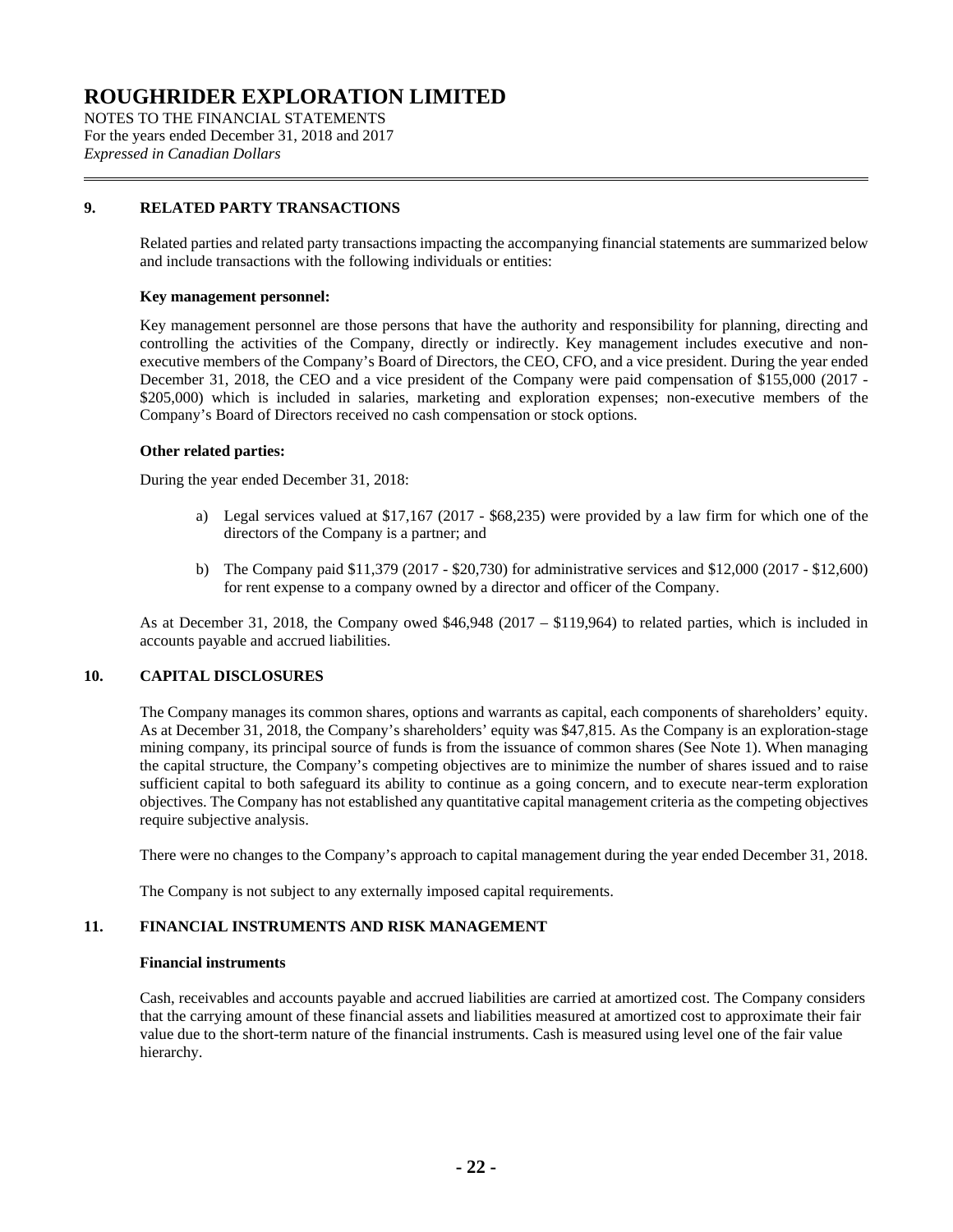NOTES TO THE FINANCIAL STATEMENTS For the years ended December 31, 2018 and 2017 *Expressed in Canadian Dollars*

### **11. FINANCIAL INSTRUMENTS AND RISK MANAGEMENT (CONTINUED)**

#### **Financial instruments (continued)**

Fair value estimates of financial instruments are made at a specific point in time, based on relevant information about financial markets and specific financial instruments. As these estimates are subjective in nature, involving uncertainties and matters of significant judgment, they cannot be determined with precision. Changes in assumptions can significantly affect estimated fair values.

#### **Financial risk factors**

The Company's risk exposures and the impact on the Company's financial statements are summarized below.

#### *Credit risk*

Financial instruments that potentially subject the Company to a significant concentration of credit risk consist primarily of cash and receivables. The Company limits its exposure to credit loss by placing its cash with a major Canadian bank. The Company's only significant receivable at December 31, 2018 relates to a sales tax refund from the Government of Canada, who is not considered a default risk.

#### *Liquidity risk*

The Company is exposed to liquidity risk. All of the Company's current financial liabilities are anticipated to mature within the next fiscal period. The Company intends to settle these with funds from its positive working capital position.

#### *Market risk*

Market risk is the risk of loss that may arise from changes in market factors such as interest rates, commodity prices, equity prices, and foreign currency fluctuations.

#### *a) Interest rate risk*

Interest rate risk on cash is minimal because these investments generally have a fixed yield rate. As at December 31, 2018, the Company did not have any interest-bearing debt.

#### *b) Foreign currency risk*

The Company could be exposed to foreign currency risk on fluctuations related to cash, and accounts payable and accrued liabilities that are denominated in a foreign currency. As at December 31, 2018, the Company did not have any significant exposure to foreign currencies and so considers foreign currency risk insignificant to the Company at present.

#### *c) Price risk*

The Company may at times have limited indirect exposure to price risk with respect to commodity and equity prices. Equity price risk is defined as the potential adverse impact on the Company's earnings due to movements in individual equity prices or general movements in the level of the stock market. Commodity price risk is defined as the potential adverse impact on earnings and economic value due to commodity price movements and volatilities.